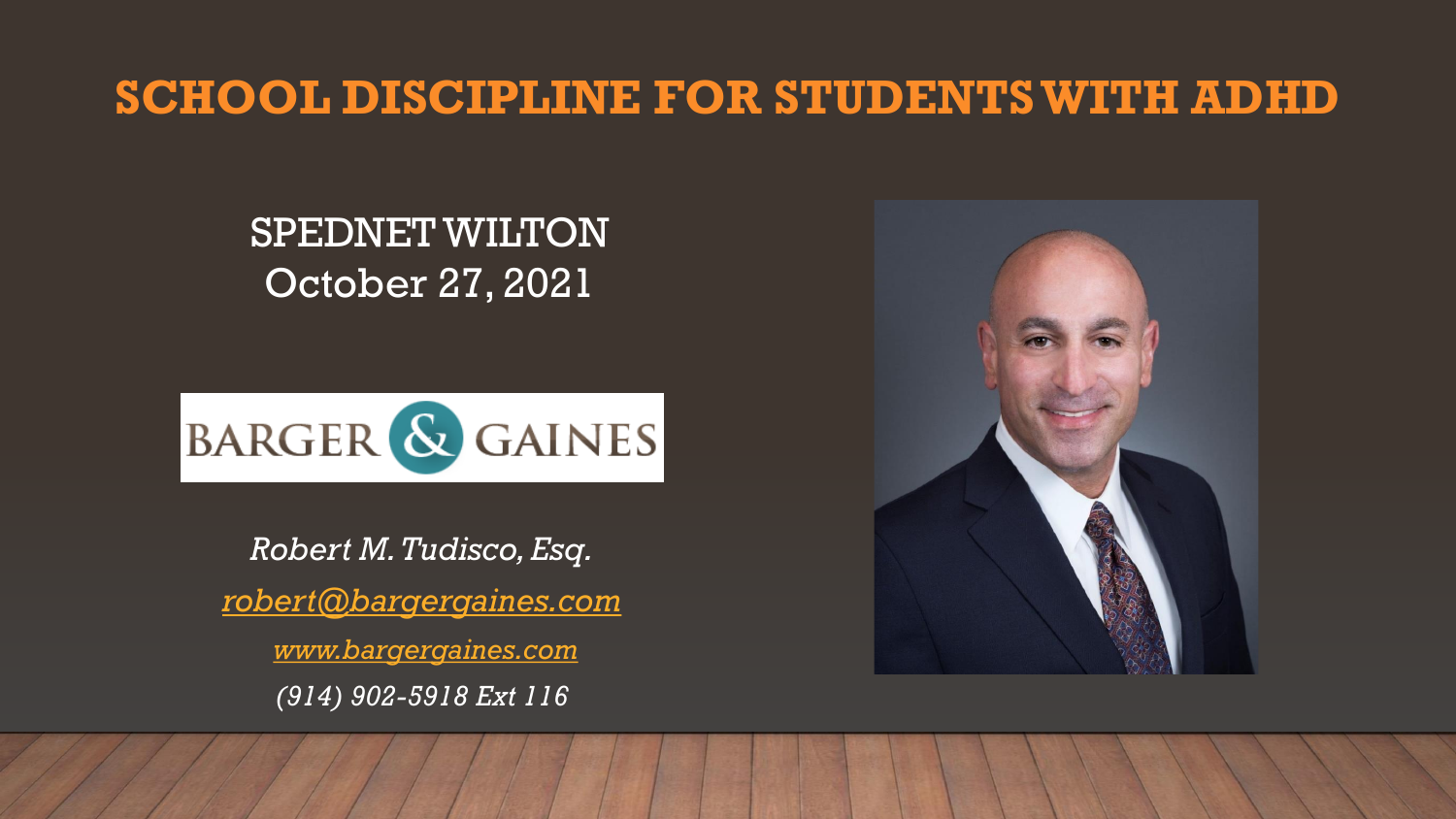## **SESSION OVERVIEW**

Understanding ADHD

How ADHD & Co-Occurring Conditions Impact Behavior

 $\triangleright$  The Impact of COVID-19

 $\triangleright$  School Discipline in New York

 $\triangleright$  Discipline for Students with Disabilities - Manifestation

- Codes of Conduct/Report Cards
- $\triangleright$  Practical Examples
- **Discipline & Prosecution**
- Discuss Proactive Strategies to Navigate this Minefield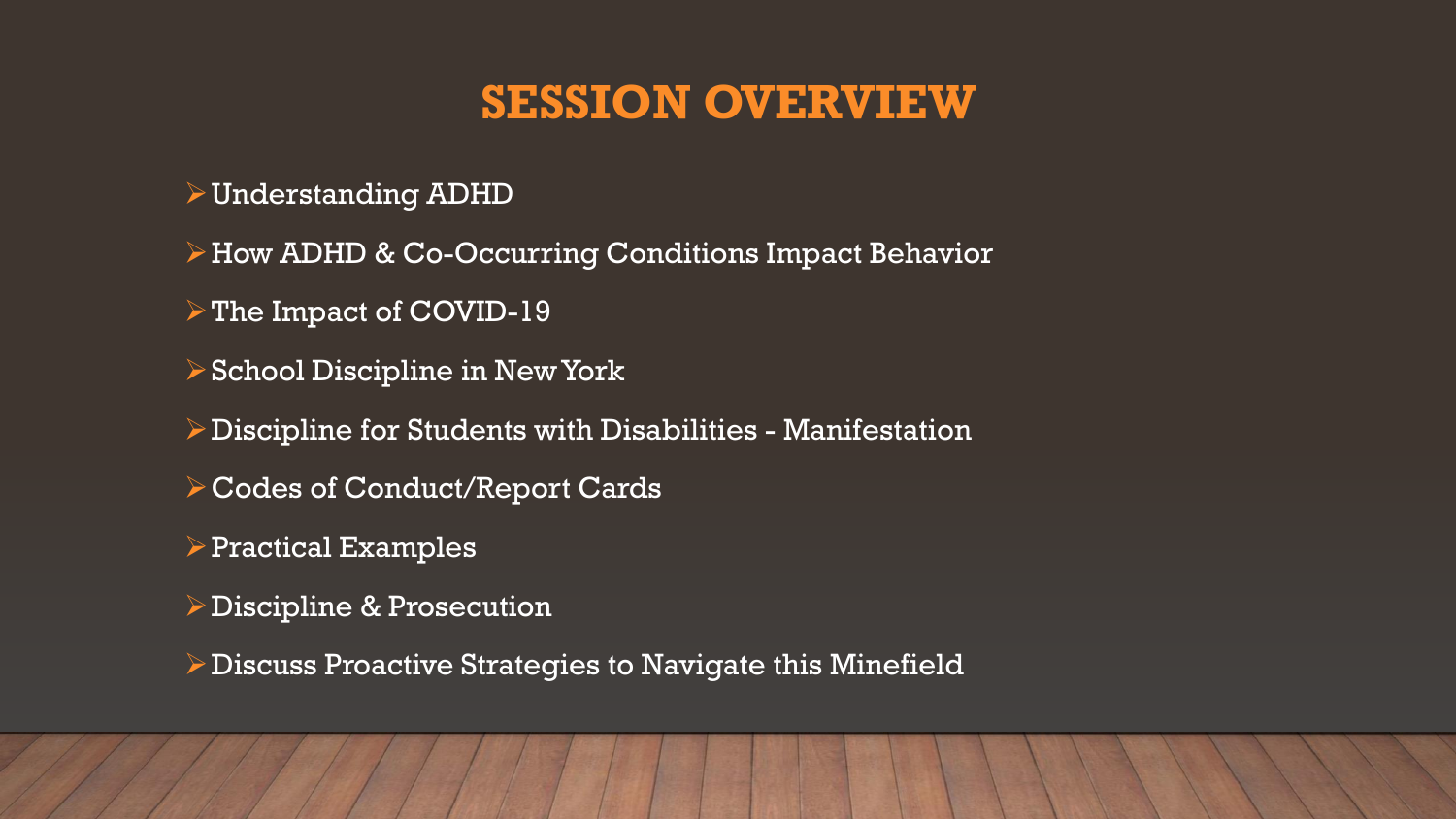## **WHAT IS ADHD**

ADHD is Neuro-Biological Disorder affecting the Pre-Frontal Cortex of the brain which is responsible for EXECUTIVE FUNCTIONING

Neuro-Transmitter Dysfunction

- Dopamine
- Serotonin
- Norepinephrine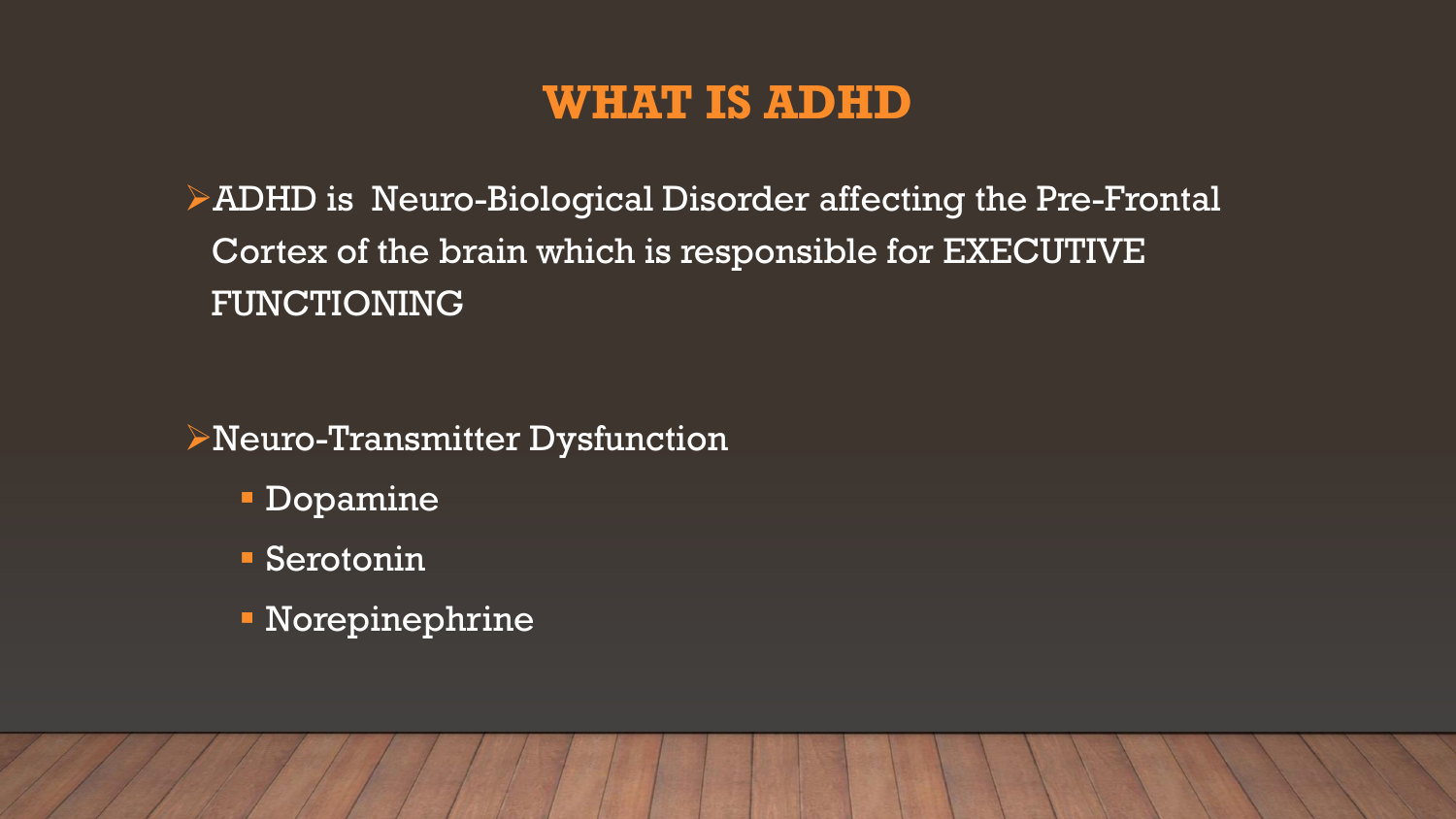## **EXECUTIVE FUNCTIONING**



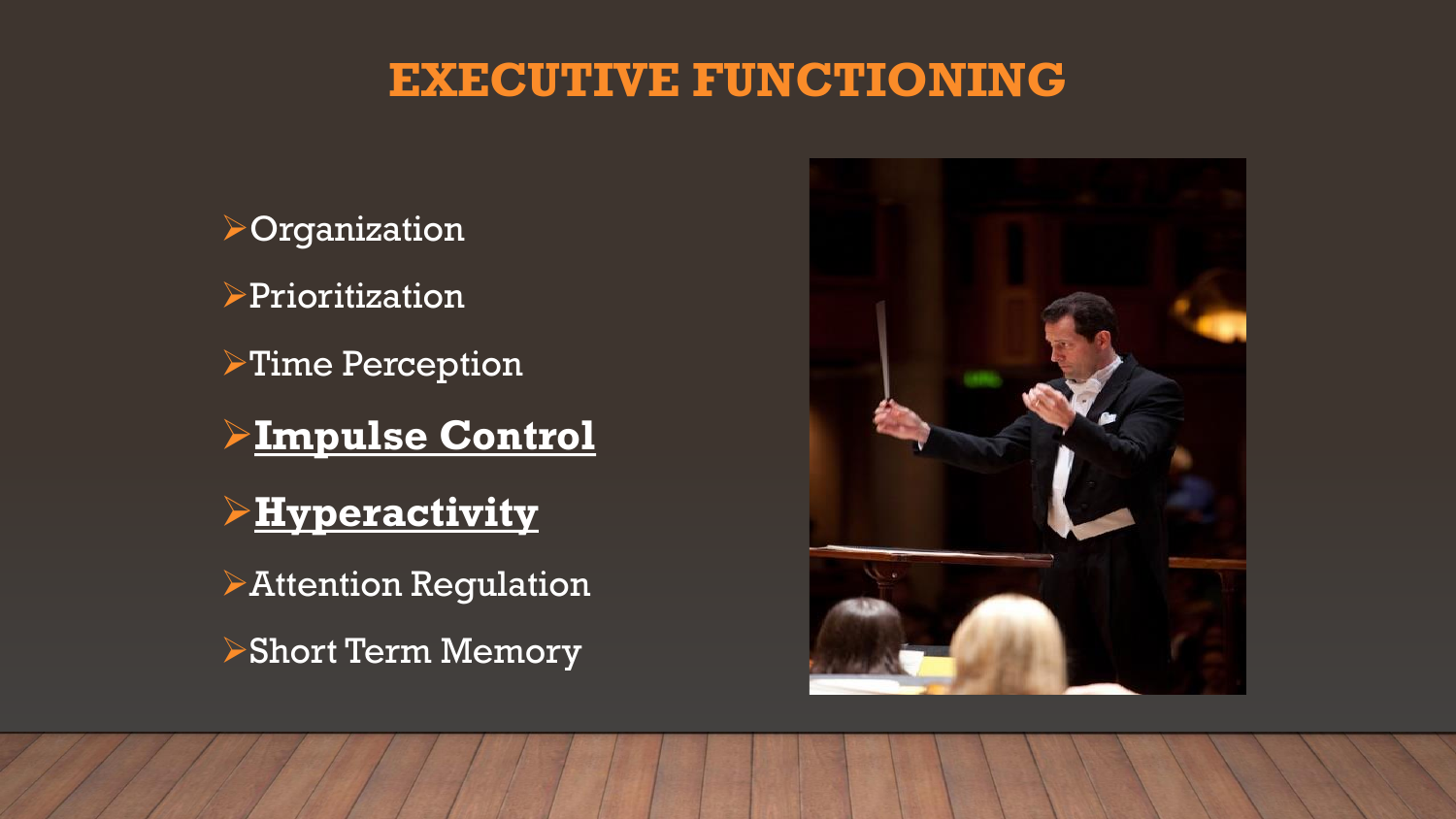

# *THIS IS NOT HOW THE BRAIN WORKS*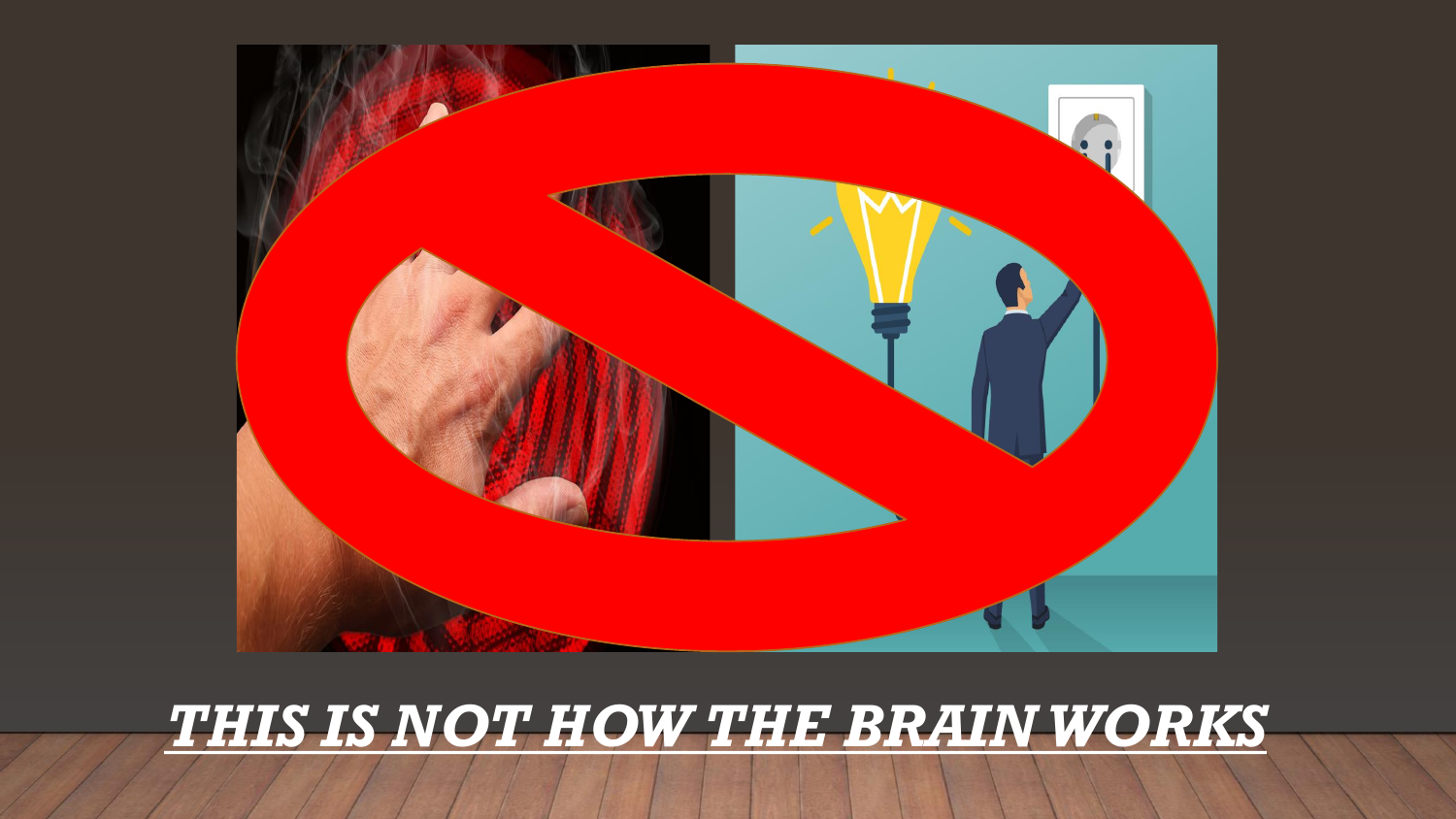## **NEUROTRANSMITTERS**

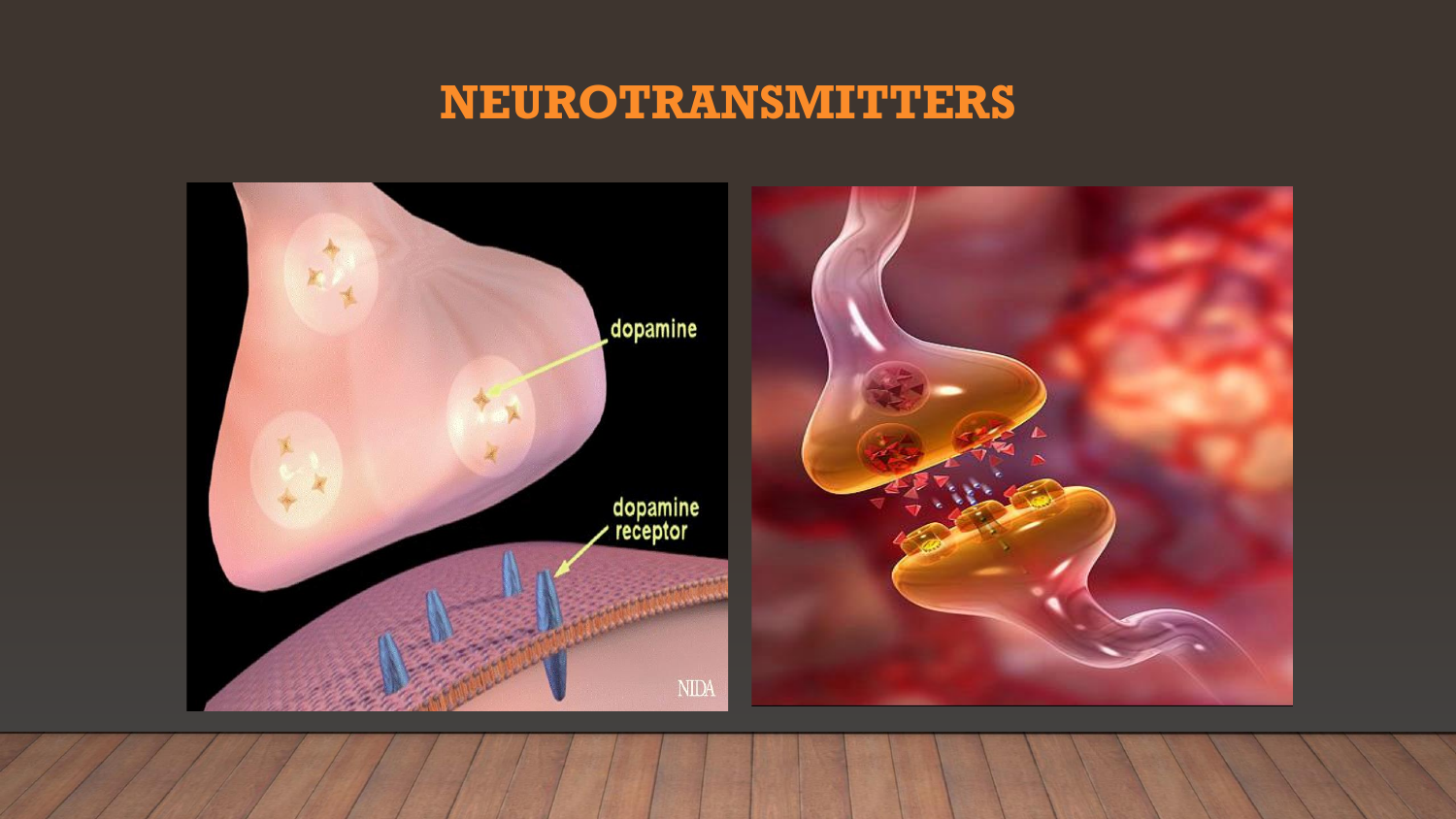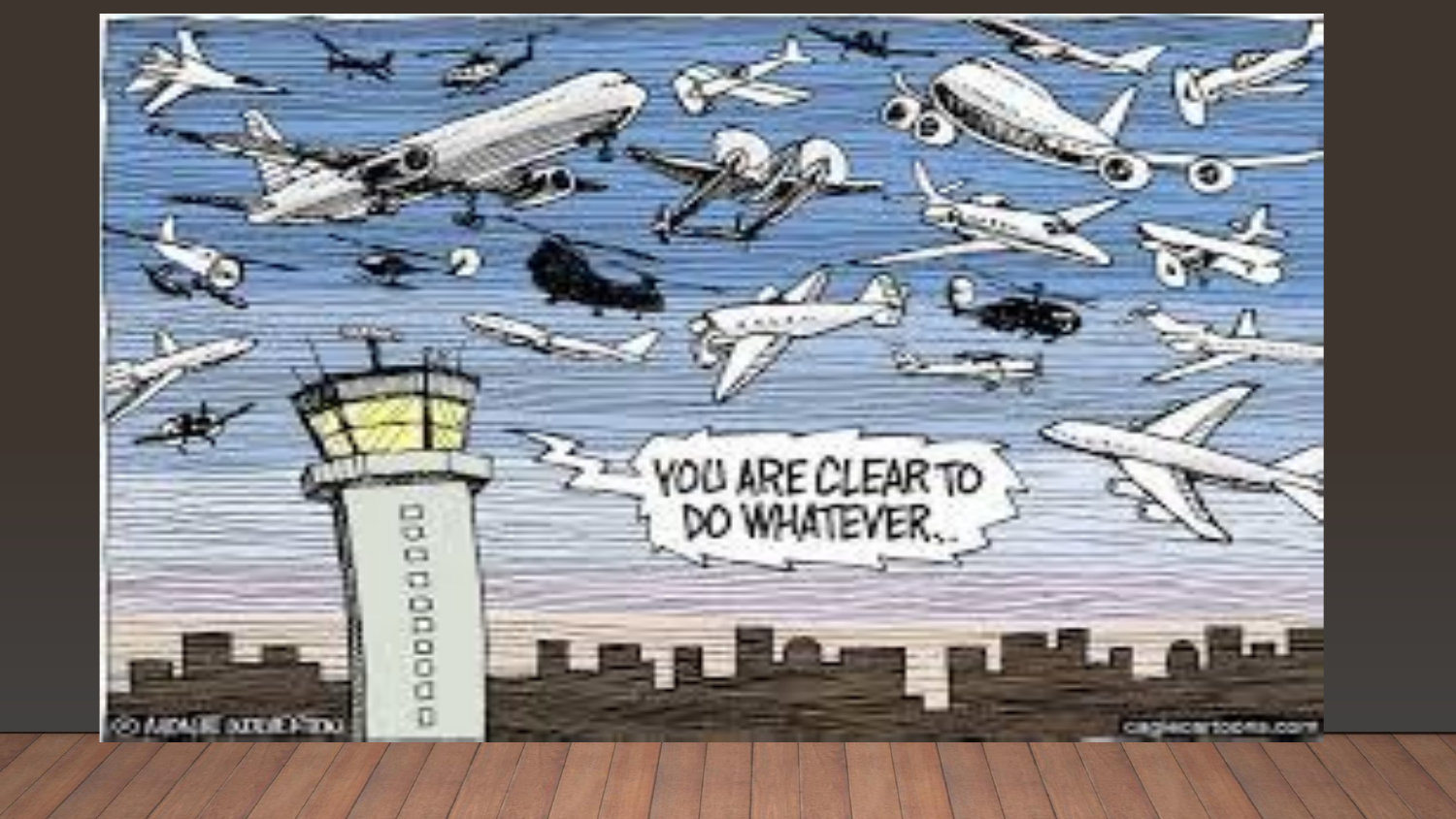## **ADDITIONAL FACTS/SYMPTOMS**

- Poor Sense of Self Esteem
- $\triangleright$  Life Span Disorder (65 70% of cases)
- $\triangleright$  Present in girls as well as boys
- **Low Frustration Tolerance**
- **Difficulty learning from consequences**
- Rarely Present Alone (65% co-occurring or LD)
	- Bipolar Disorder
	- **Oppositional Defiant Disorder ODD**
	- **Conduct Disorder**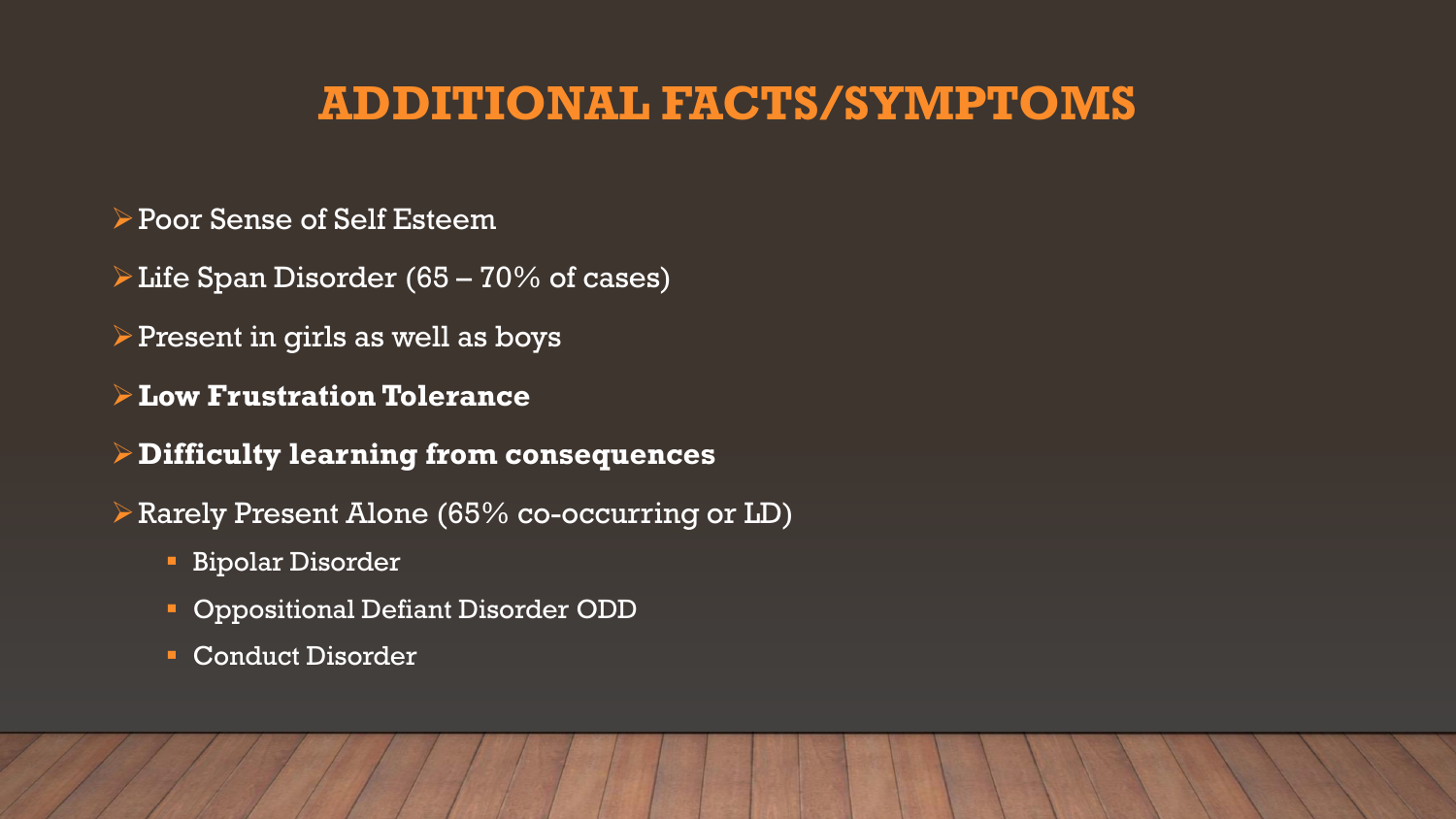## IMPACT OF COVID-19

 $\triangleright$  Transition in and out of STRUCTURE – No Transition Plan

 $\triangleright$  ADHD Symptoms Magnified

**Low Frustration Tolerance** 

 $\triangleright$  High Stim Seeking Activity

 $\triangleright$  Statistical Vulnerability

 $\triangleright$  Traditionally 50% of all Students

Much Higher for Students with Disabilities and of Color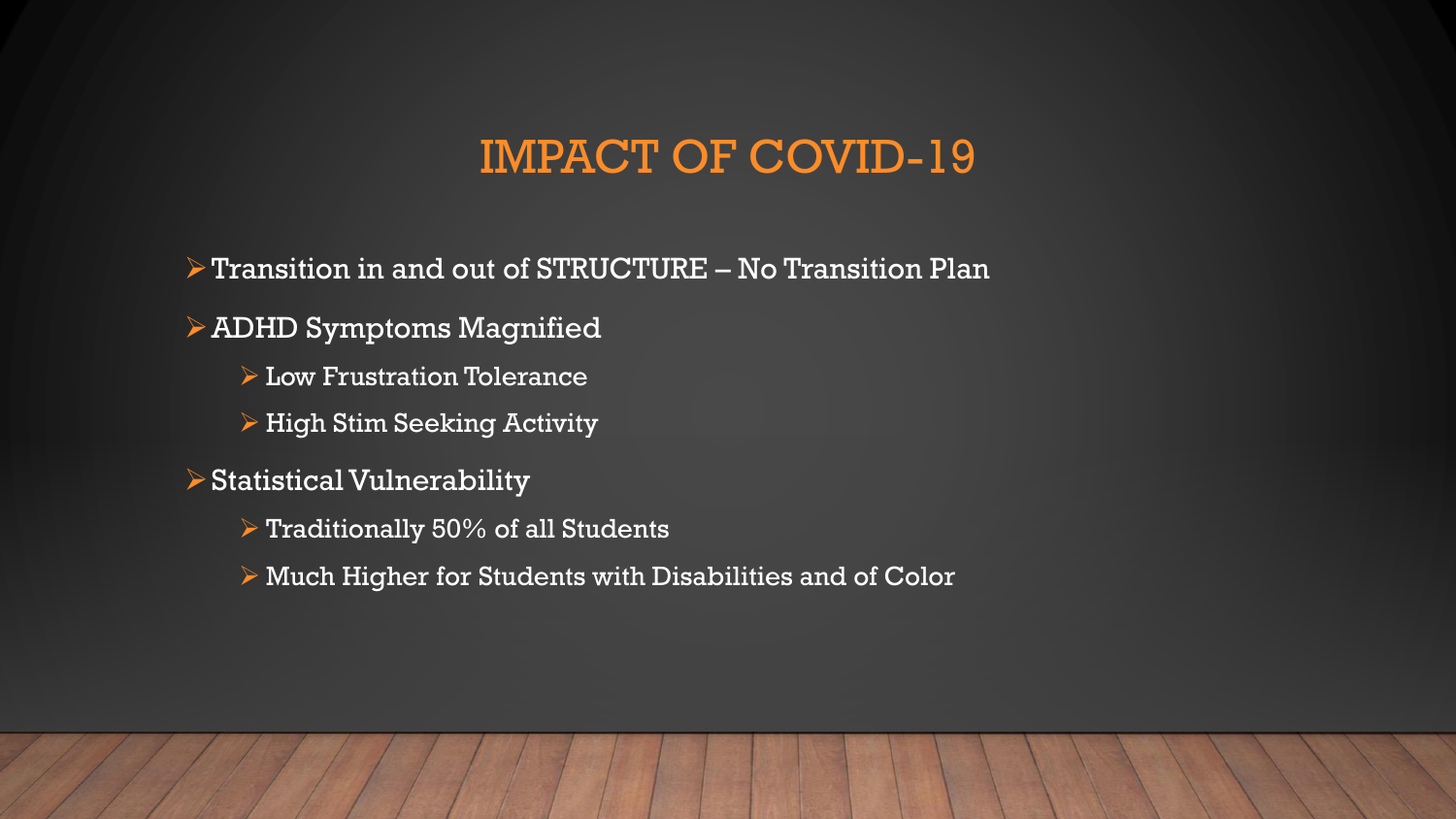## SOBERING STATISTICS

- **Disabled Students** (IDEA) are more than 2x as likely to be suspended out of school
- **Disabled Students Of Color** 25% of disabled students suspended or expelled
- **African American Students**  27% of students referred to law enforcement (only 16% of student population)
- **Disabled Students** (IDEA) 25% of students arrested and referred to law enforcement from school incident (only 12% of student population)
- **ADHD** 4-5 times more prevalent in jail than in a classroom
- **Incarcerated Juveniles**  28% have Active IEPs (OSEP) (Does Not Factor Undiagnosed, or 504 Plans)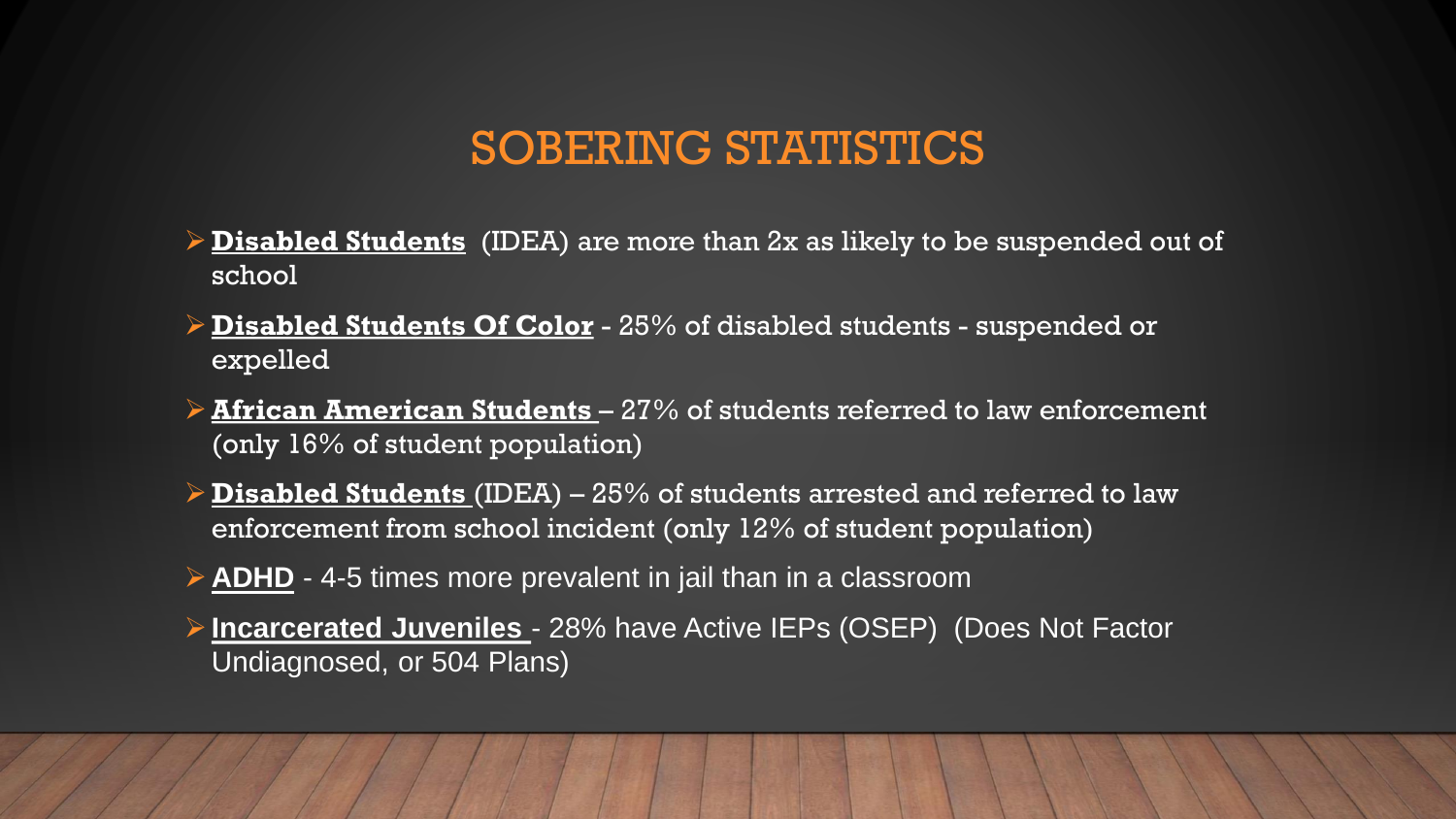## **SCHOOL DISCIPLINE**

 $\triangleright$  Initial Suspension by a Principal (Up To 5 Days)

Beyond 5 days – Superintendent MUST Serve Notice of a Hearing (w/in 5 days)

Conducted by Superintendent or Hearing Officer

HO – Opinion Advisory

 $\triangleright$  Hearing – 2 parts

▶ Guilt – Violation of Code of Conduct

 $\triangleright$  Punishment

Unless Disability - MANIFESTATION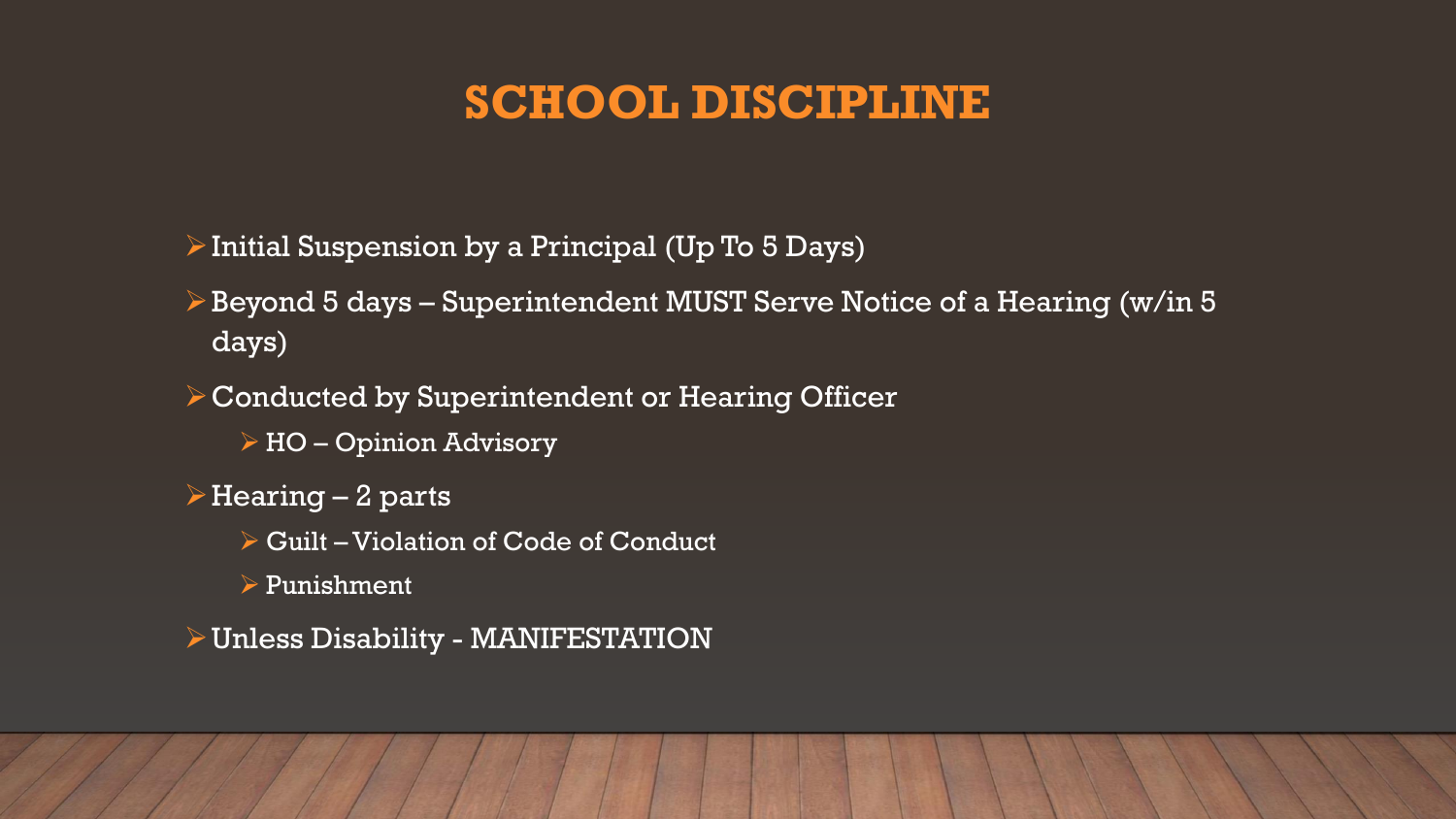## **DISCIPLINE FOR STUDENTS WITH DISABILITIES**

**Suspension Less than 10 Days (cumulative)** Disabled Students are treated as "regular" education students. (i.e., no protections, no recourse)

#### **CHANGE IN PLACEMENT**

**Suspension More than 10 Days (cumulative)** Disabled Students have an *additional layer of protection.*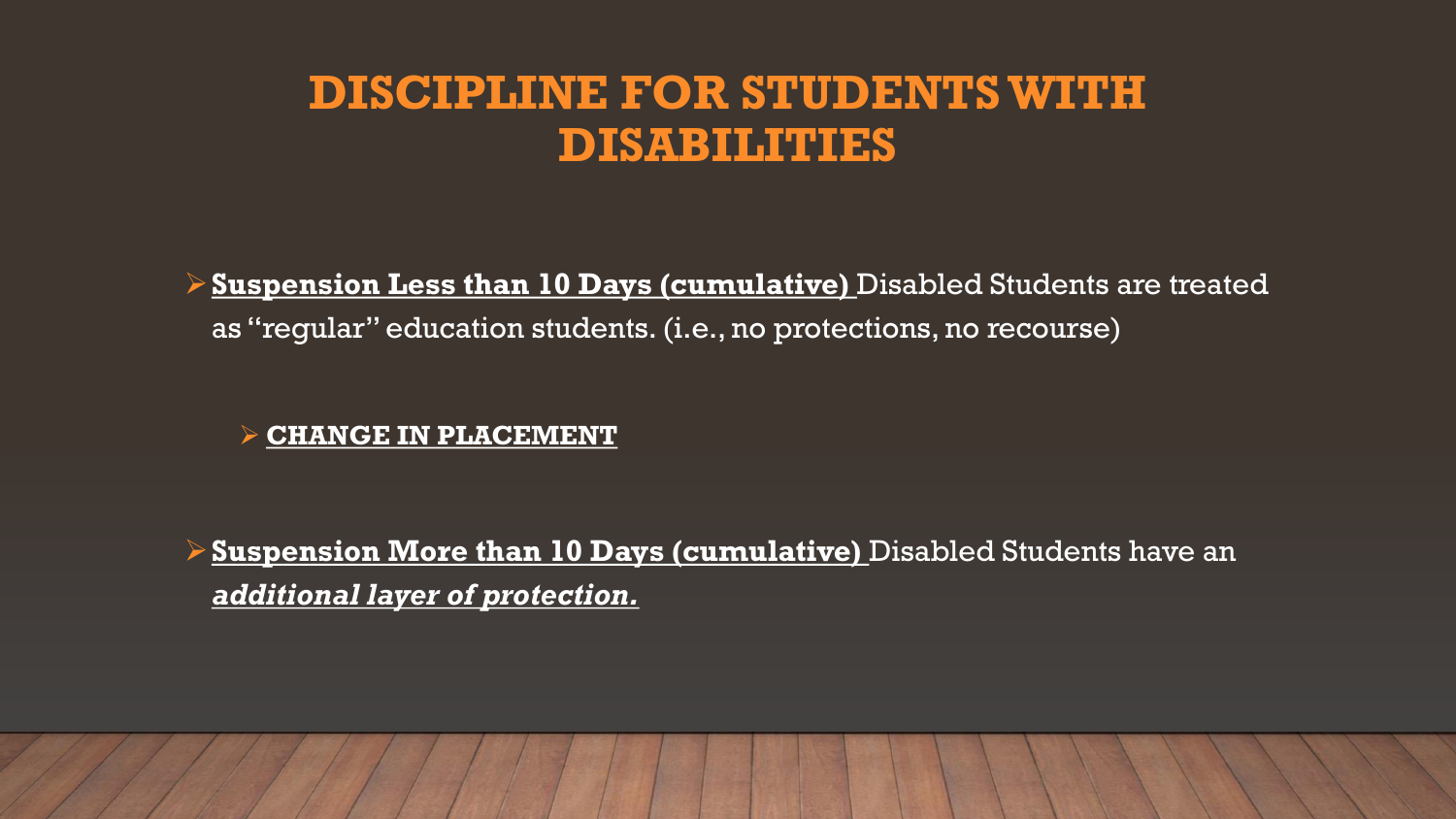## SUSPENSION HEARING ALL STUDENTS

## **Factual Determination**

- **What Happened?**
- **Did what happened violate the School Code of Conduct**

## **Punishment**

- **Nature of Allegations**
- **Record as a Student**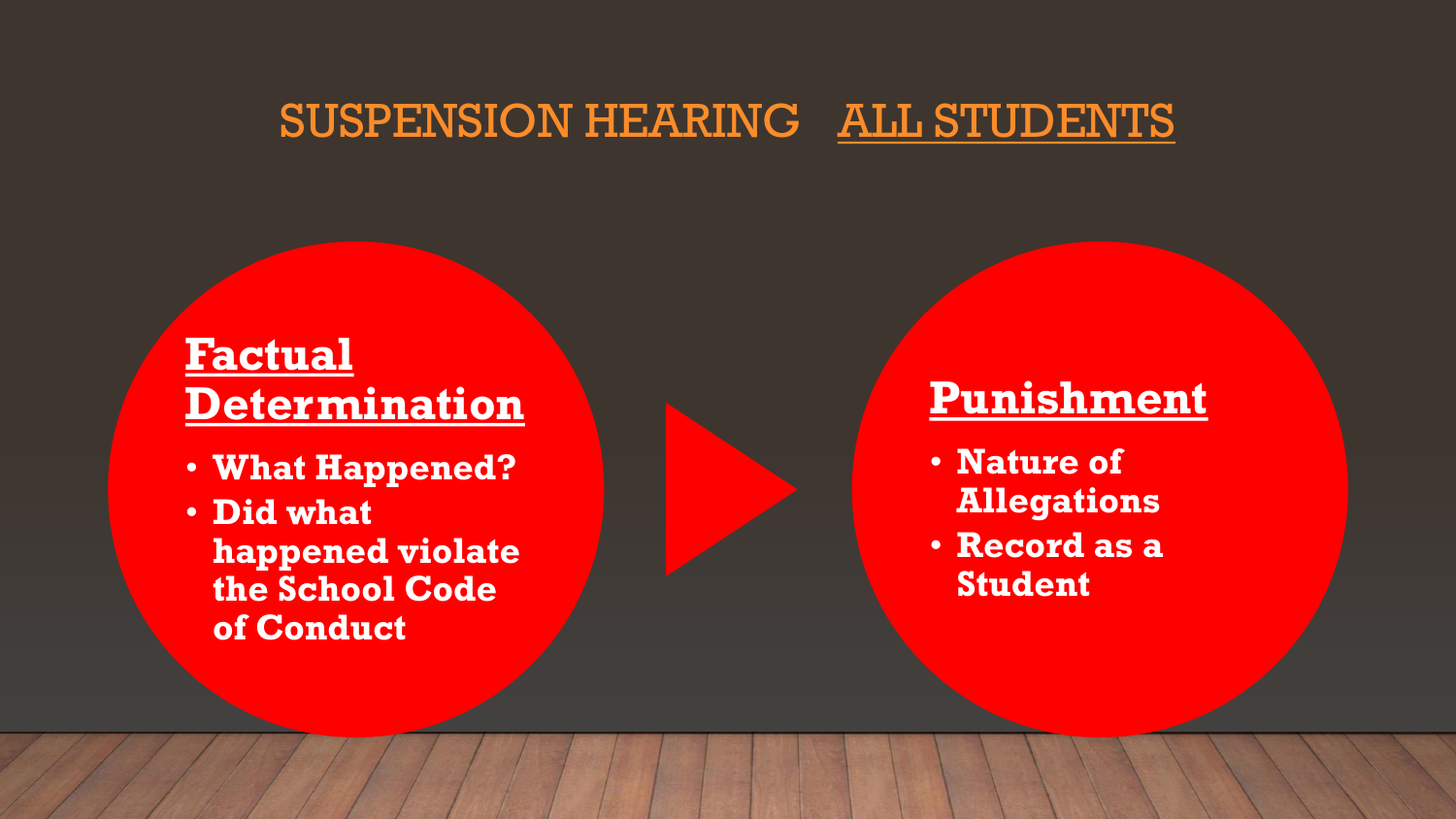## **IMPORTANCE OF CLASSIFICATION**

# *MANIFESTATION*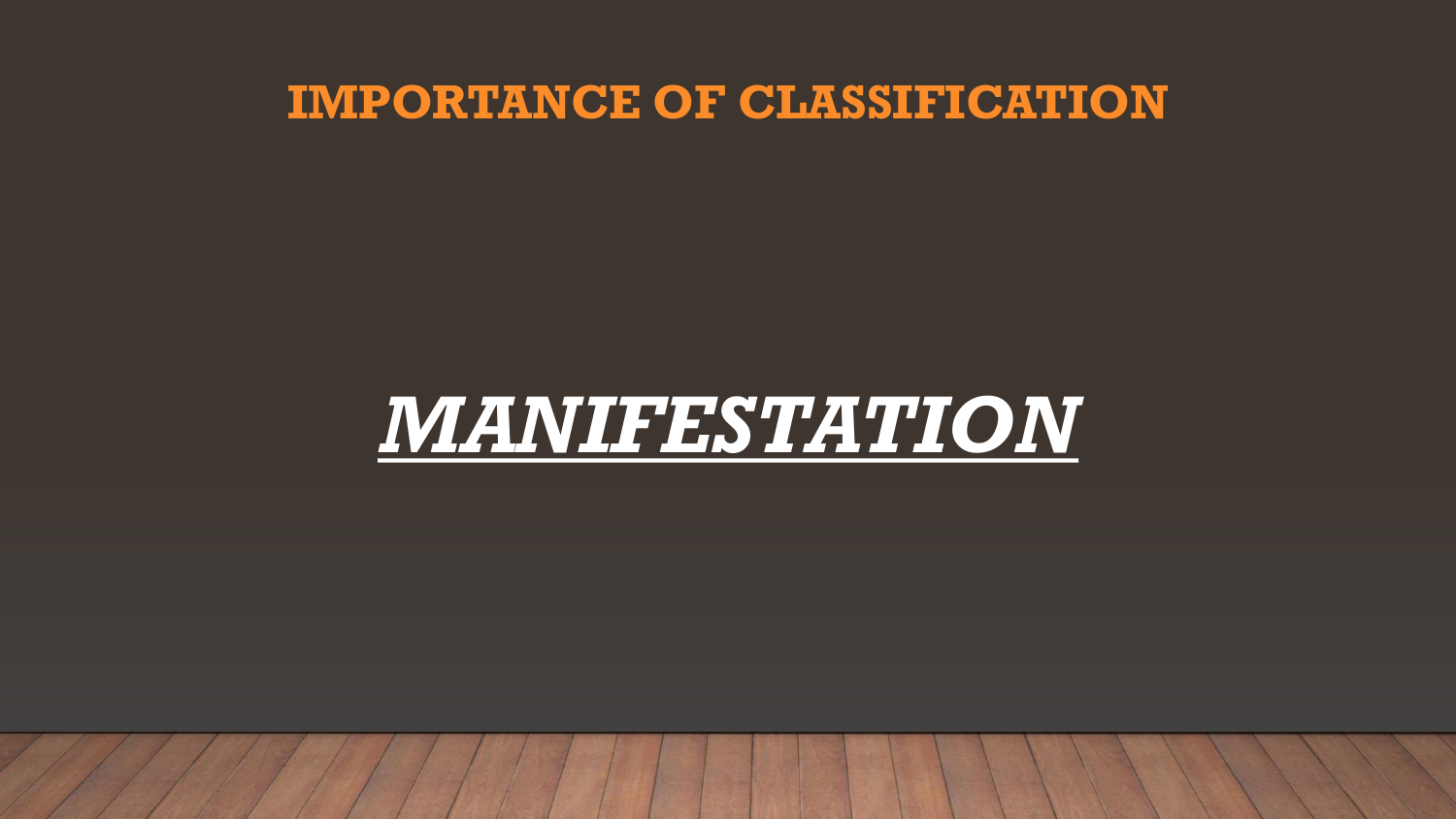## **MANIFESTATION DETERMINATION**

 $\triangleright$  Conducted by the IEP Team

 $\triangleright$  IEP team shall determine whether the conduct in question was

- $\triangleright$  Caused by or had a direct and substantial relationship to the child's disability, OR
- $\triangleright$  A direct result of the LEA's failure to implement the IEP or 504 Plan, or whether either was appropriate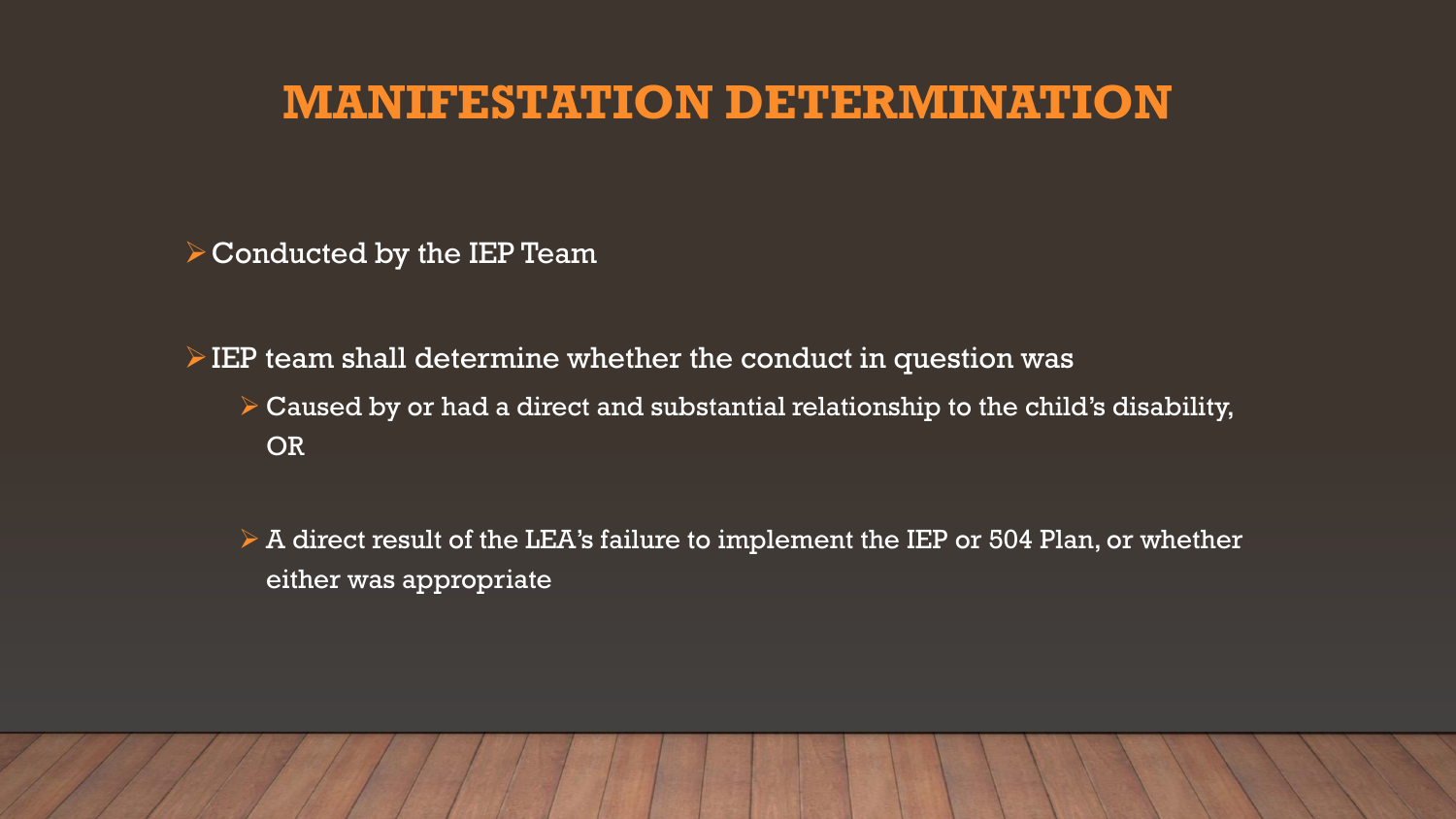## **MANIFESTATION**

#### *It is important to note that neither classification, nor manifestation, should be looked at as an EXCUSE for Inappropriate, Antisocial or Illegal conduct.*

*Like in a criminal case, the goal is to understand where the behavior came from, so that steps can be taken to prevent the behavior from reoccurring.*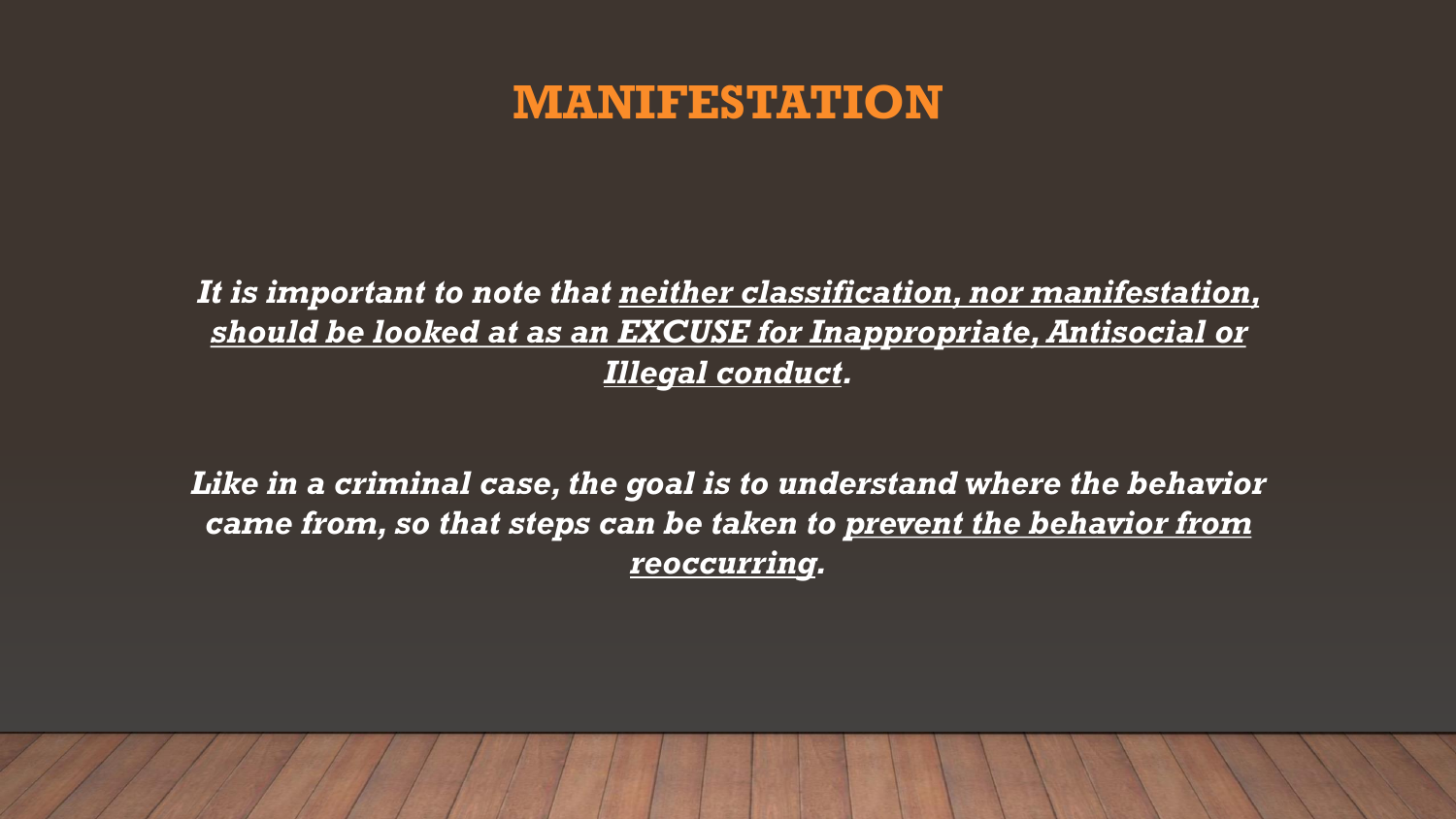## **SUSPENSION HEARING DISABLED STUDENTS**

#### **Factual Determination**

- **What Happened?**
- **Did what happened violate the School Code of Conduct**

**MANIFESTATION DETERMINATION REVIEW (MDR)**

#### **Punishment**

- **Nature of Allegations**
- **Record as a Student**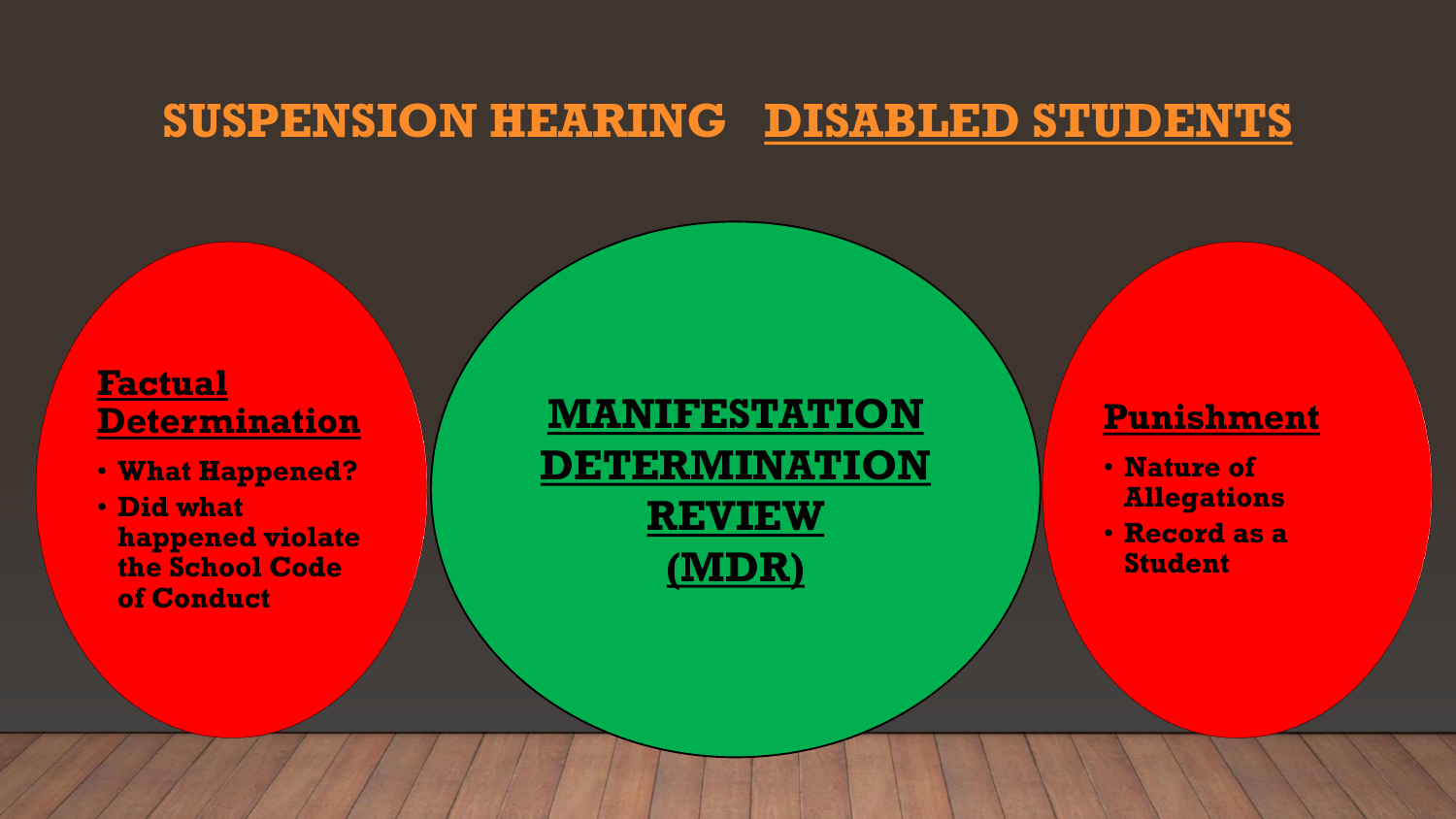## **MANIFESTATION DETERMINATION REVIEW**

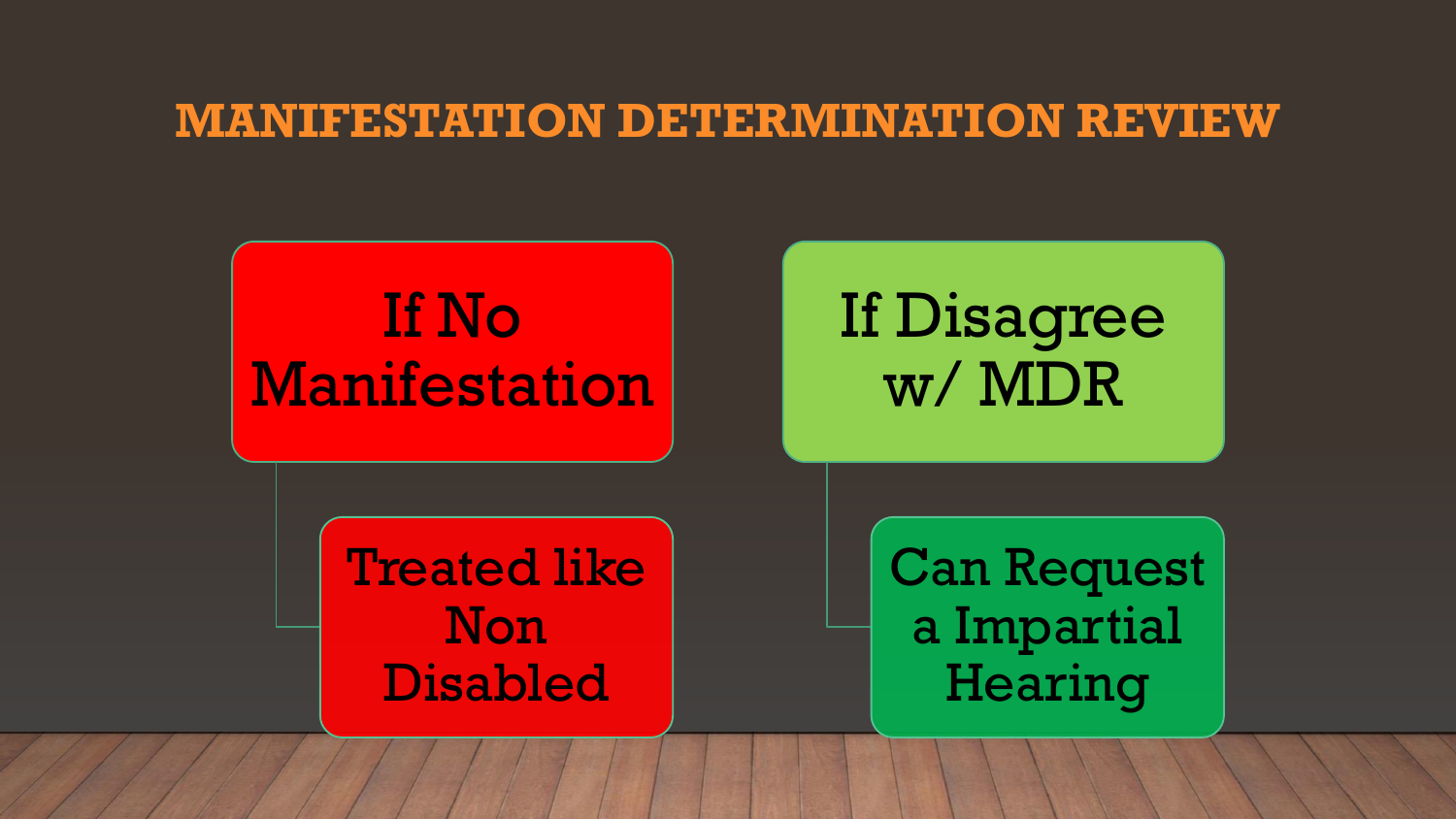# **MANIFESTATION**

#### If **NO** Manifestation

Treated like **NON**-Disabled Student

#### $\triangleright$  If Manifestation

- 10 School Days Max Suspension
- 45 School Days Max Suspension if Drugs, Weapon, or Injury
- MUST
	- Review IEP or 504
	- Functional Behavioral Assessment (FBA)
	- Behavioral Intervention Plan (BIP)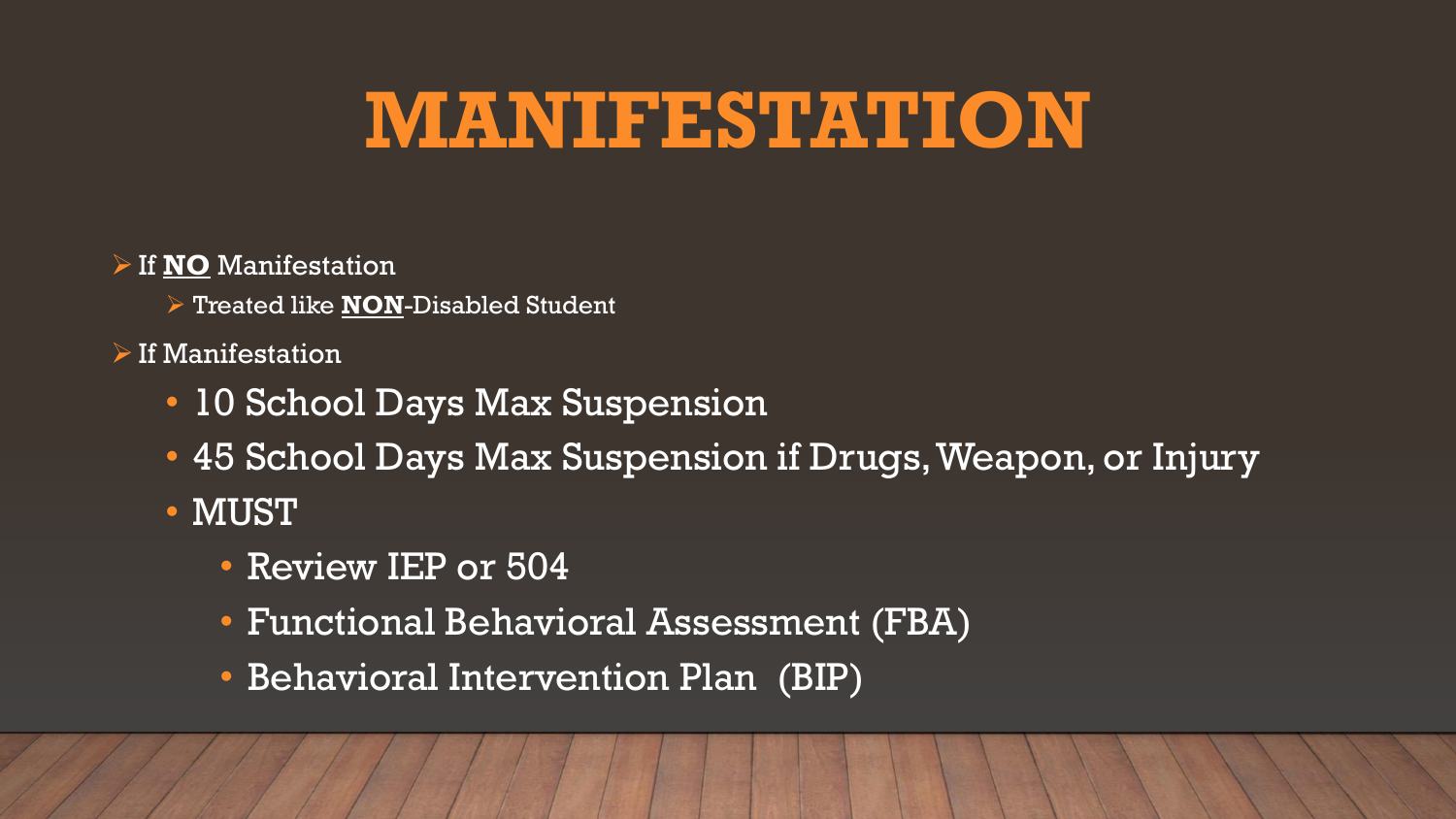## **UNCLASSIFIED/UNIDENTIFIED STUDENTS**

- $\triangleright$  If a parent believes that an unclassified student should have been classified, they can request an evaluation and are entitled to an expedited evaluation and CSE meeting to discuss classification.
- $\triangleright$  Caveat: If a student has not been classified previously, the school will typically be less inclined to do so after the fact due to
	- Desire to remove the student
	- **School security**
	- **Public Pressure**
	- **Perception that manifestation is an excuse**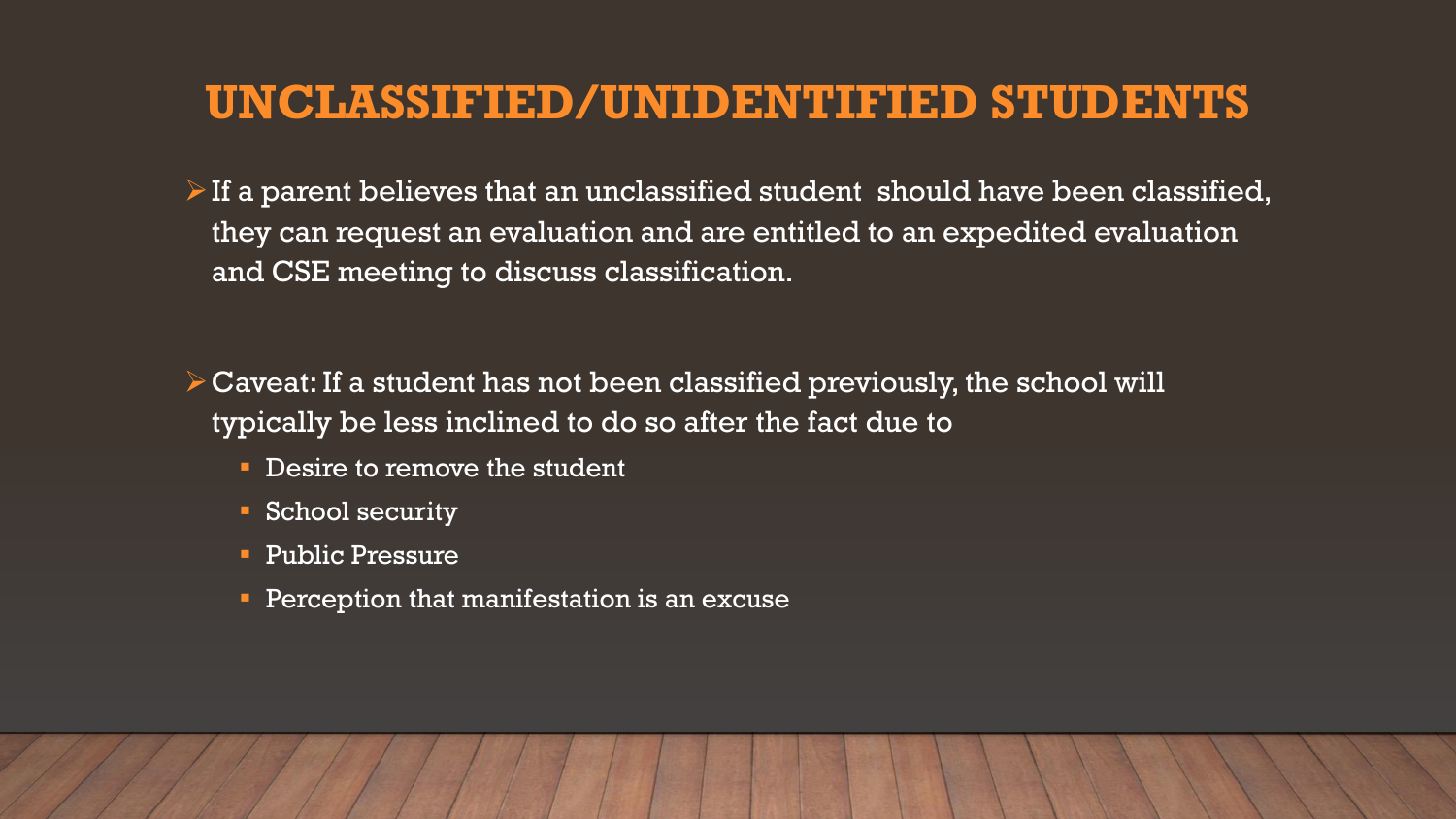## **UNCLASSIFIED/UNIDENTIFIED STUDENTS**

#### $U$ US DOE - 34 CFR 300.534 (d)(2)(i) –

- $\triangleright$  If a parent suspects that their child has a disability during the discipline process, they can seek an "expedited evaluation".
- $\triangleright$  (No Time Given)
- $\triangleright$  Less than regular circumstances
- NY DOE 22 NYCRR 201.6
	- $\geq$  (a) If a request for an evaluation is made during discipline, it must be conducted in an expedited manner
	- $\triangleright$  (b) "shall be completed no later than 15 school days after receipt of parent consent for evaluation"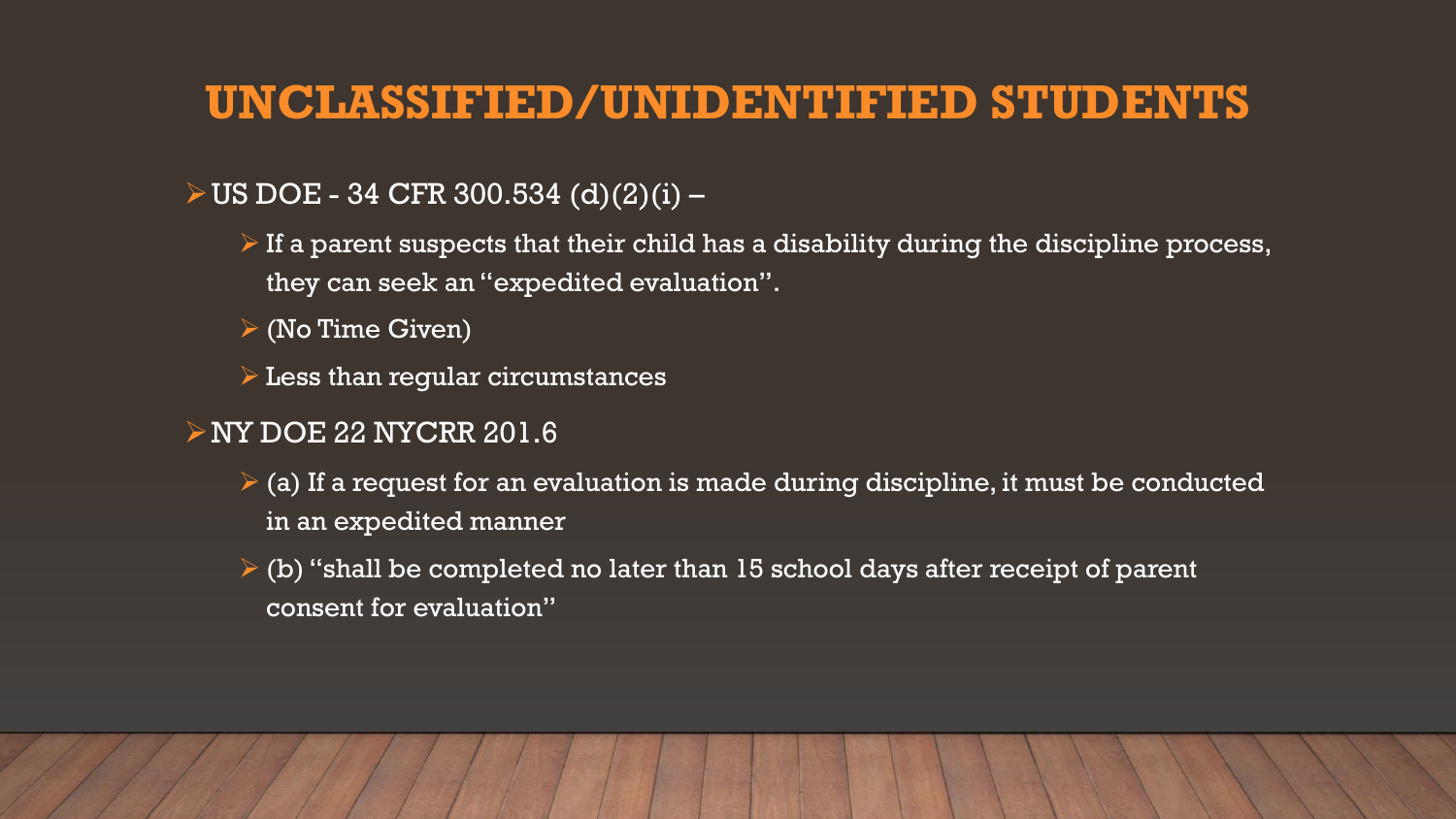## **ESTABLISHING DISABILITY AFTER THE FACT**

#### **BUILDING A RECORD**

- Letters/Emails/Observations
- $\triangleright$  Behavioral Reports
- **≻ School Code of Conduct**
- Report Cards
	- $\triangleright$  "TALKS OUT OF TURN"
	- "DISRUPTIVE"
	- "AGGRESSIVE BEHAVIOR"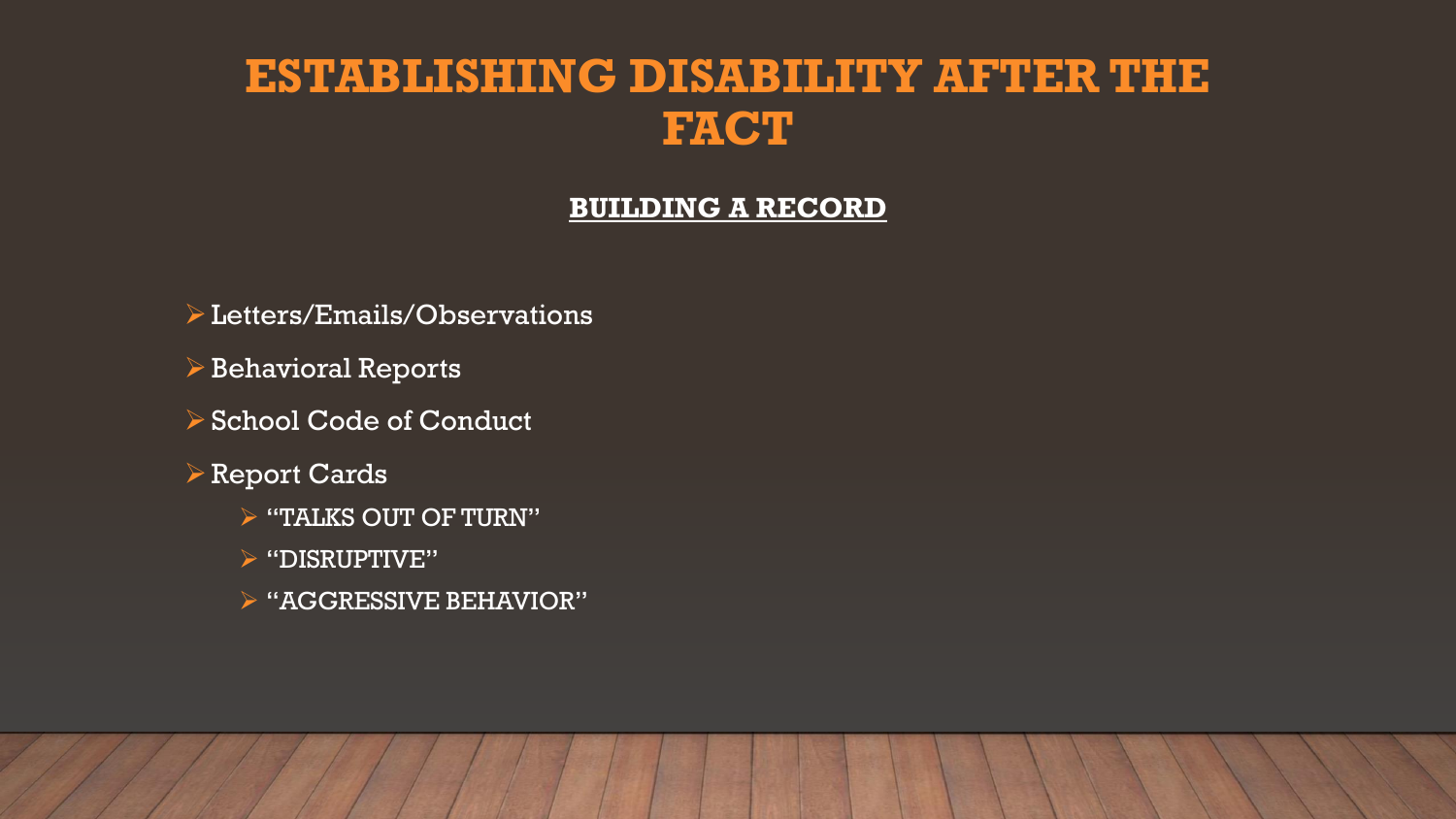## PROACTIVE STRATEGIES

 $\triangleright$  Have your child evaluated if you suspect behavior is OR WILL BE an issue Request an IEP or 504 Plan Neuro-Psych testing should provide outline of behavioral needs  $\triangleright$  Investigate behavioral therapy if necessary Behaviors can only get worse if undiagnosed or treated ODD – Personality Disorder  $\triangleright$  Involve your clinician in the process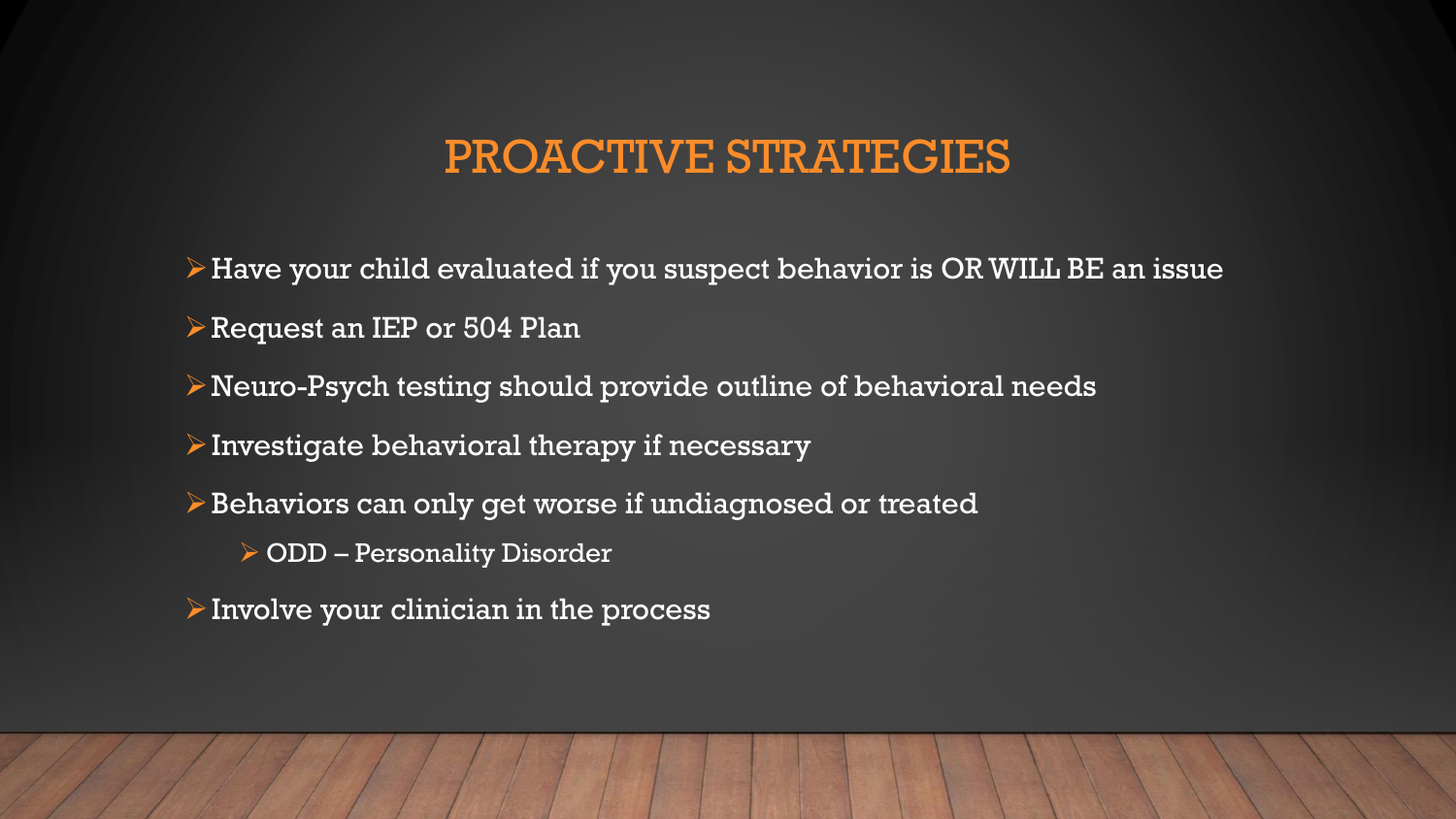### **APPEALS**

#### $\triangleright$  ALL STUDENTS

- 1. Appeal to School Board (Timing Varies Check Code of Conduct)
- 2. Appeal School Board's Determination to State Department of Education
- 3. Litigation State or Federal Court (**Must Exhaust Admin Process First**)

#### $\triangleright$  DISABLED STUDENTS

- 1. Same as Above PLUS
- 2. Can Seek an Impartial Hearing on MANIFESTATION if Disagree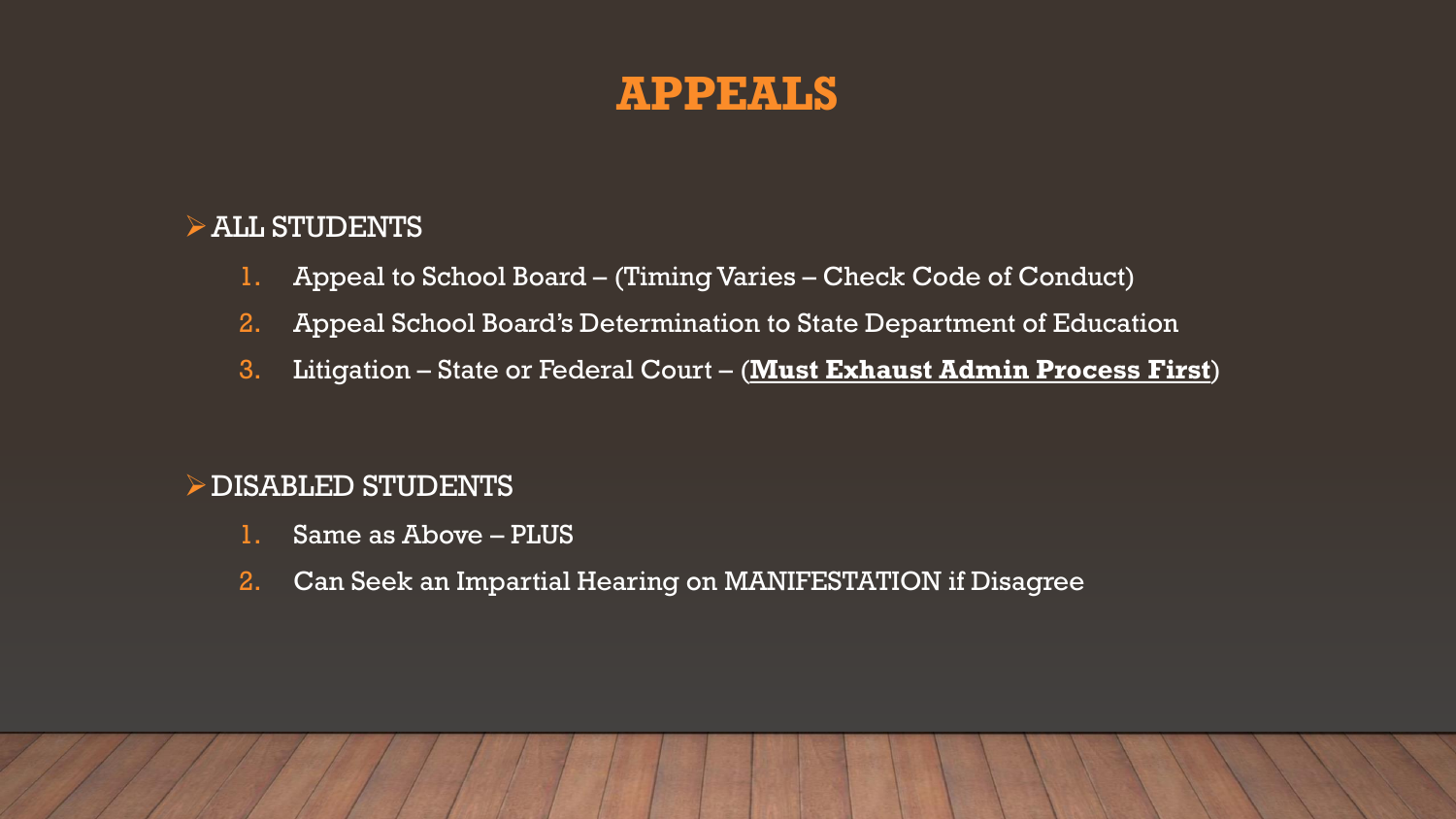## **CODE OF CONDUCT**

 $\blacktriangleright$  Law of the School

Students and Parents Expected to Know

Either Given Out or On School's Website

#### **KNOW WHAT IS IN IT** *BEFORE* **SOMETHING HAPPENS**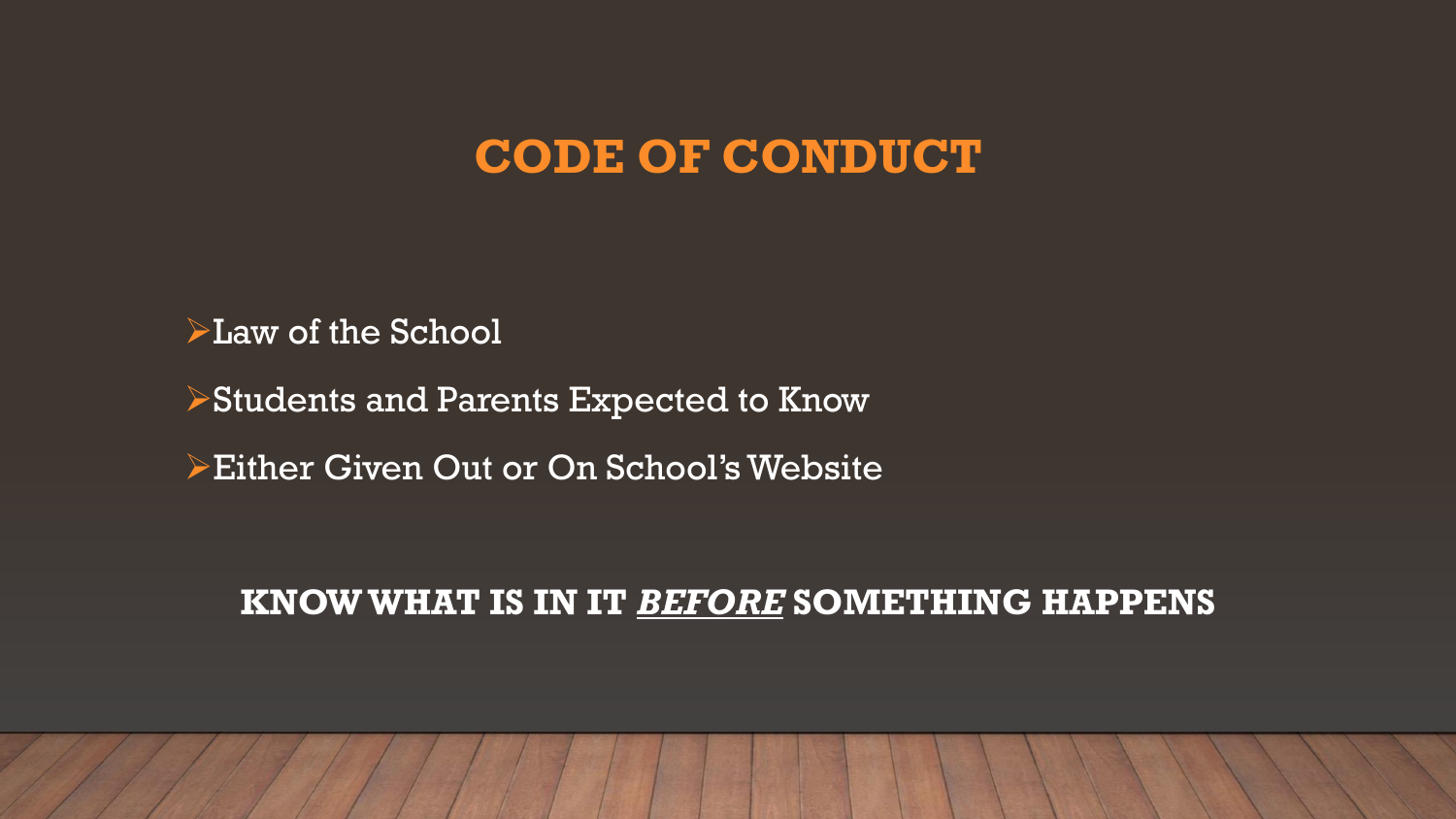## **CODE OF CONDUCT** - **DISORDERLY**

- **1. Running in hallways**
- **2. Making unreasonable noise**.
- **3. Using language or gestures that are profane, lewd, vulgar or abusive.**
- 4. Obstructing vehicular or pedestrian traffic.
- **5. Engaging in any willful act which disrupts the normal operation of a classroom or the school community.**
- 6. Trespassing. Students are not permitted in any school building, other than the one they regularly attend, without permission from the administrator in charge of the building.
- 7. Computer/electronic communications misuse, including any **unauthorized use of computers, software, or internet/intranet account**; **accessing inappropriate web-sites**; or any other violation of the District's acceptable use policy.
- **8. Using cell phones during instructional time** unless directed by the teacher as part of the instructional program.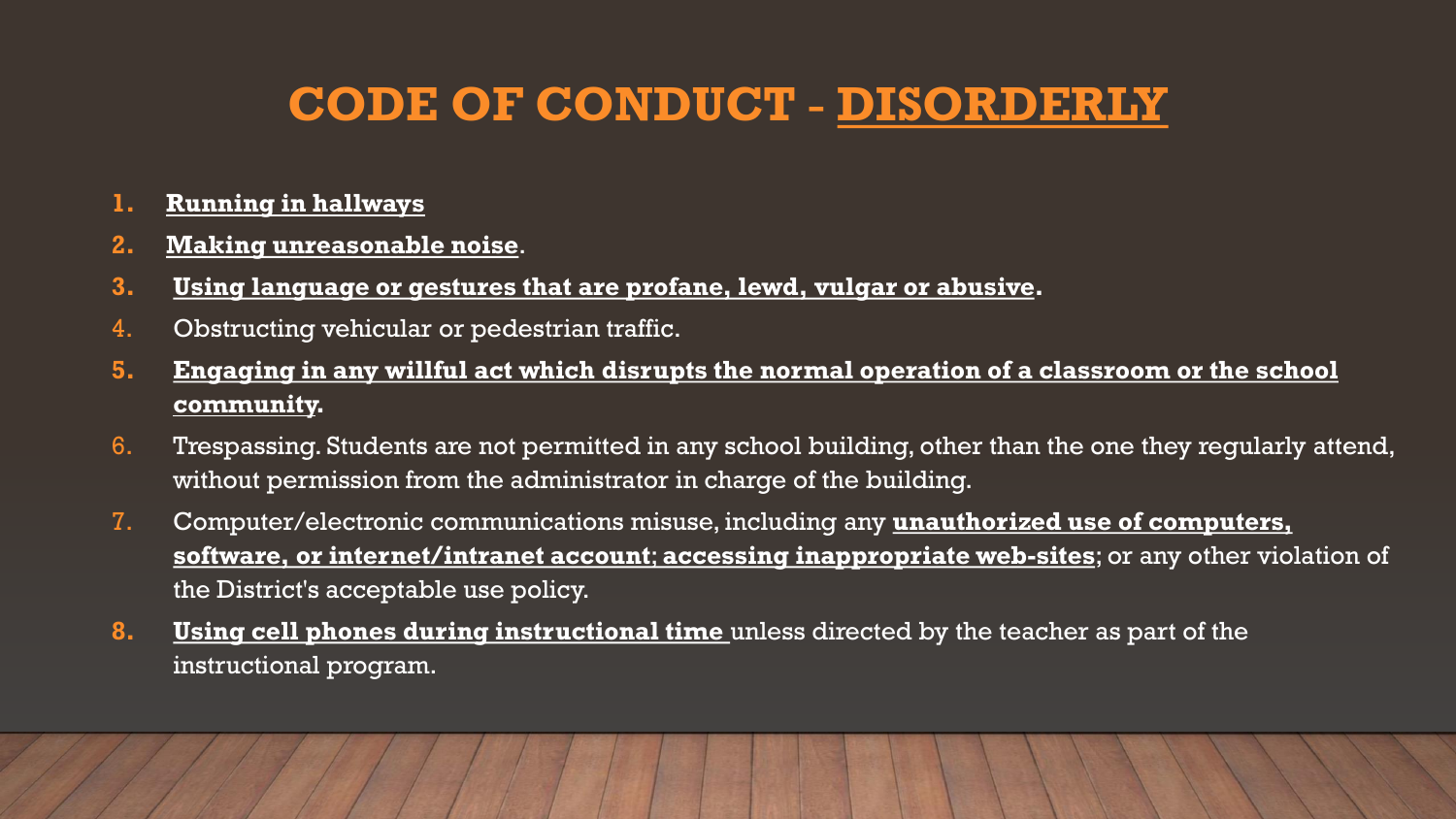## **CODE OF CONDUCT** - **INSUBORDINATE**

- **1. Failing to comply with the reasonable directions of teachers, school administrators or other school employees** in charge of students or otherwise demonstrating disrespect.
- **2. Lateness to school** or leaving school without permission.
- 3. Skipping detention.
- 4. Failing to follow rules as explained in the District Code of Conduct.
- **5. Lying** to school personnel.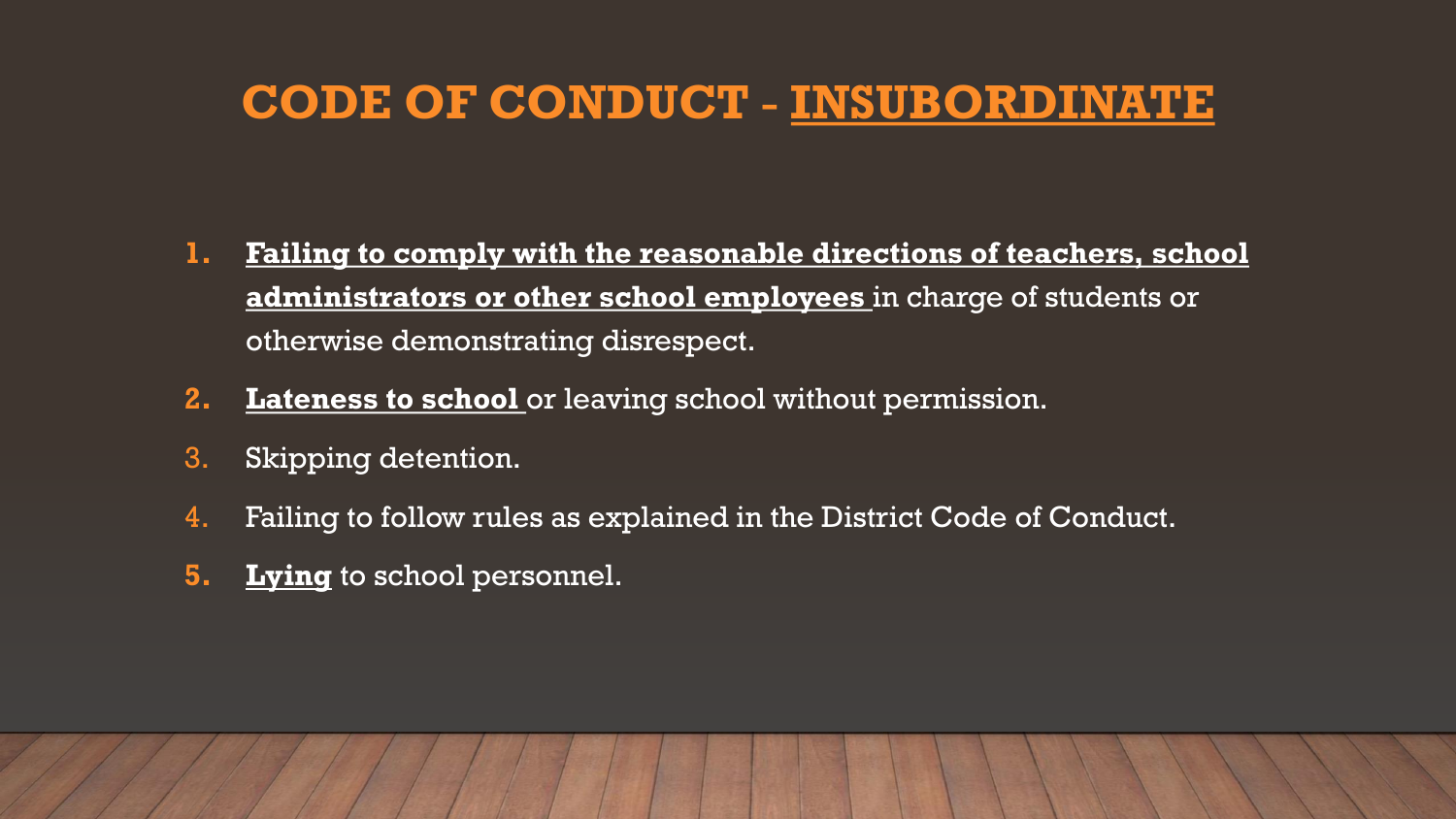## **CODE OF CONDUCT** - **DISRUPTIVE**

- **1. Inappropriate public displays of affection**.
- **2. Excessive tardiness to class**.
- **3. Visible and/or audible cell phones during instructional time**.
- 4. Any conduct that is **deliberately designed to disrupt, disturb, side-track, or otherwise interrupt instruction and learning.** Examples include but are not limited to: **excessive talking or whispering, noise-making, poking or touching others, tapping desk or floor, etc.**
- 5. Misconduct on a school bus It is crucial for students to behave appropriately while riding on District buses to ensure their safety and that of other passengers and to avoid distracting the bus driver. **Students are required to conduct themselves on the bus in a manner consistent with established standards for classroom behavior. Excessive noise, pushing, shoving and fighting will not be tolerated**.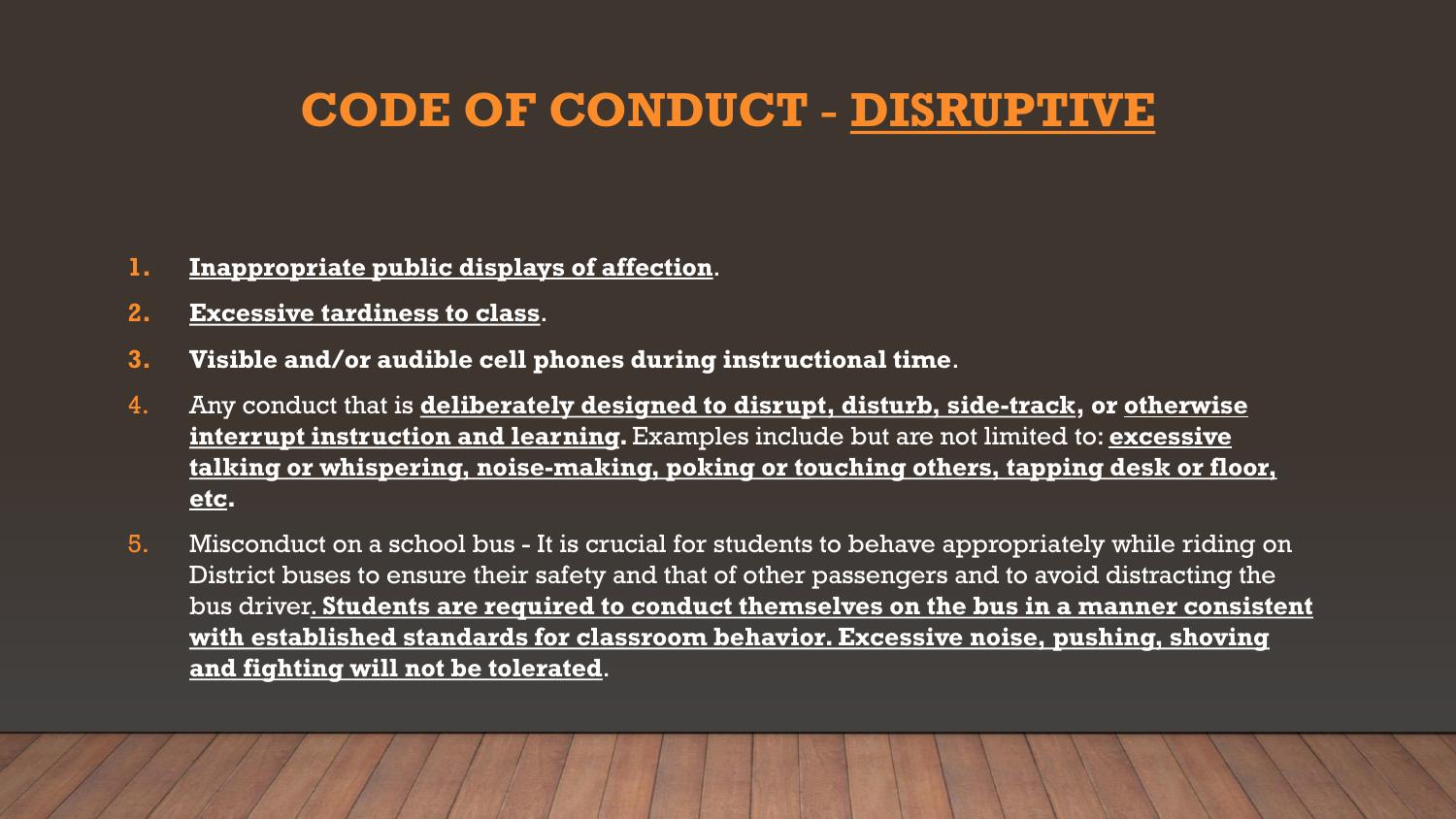## **CODE OF CONDUCT** - **VIOLENCE**

- 1. Committing an act of violence (such as **hitting, kicking, punching, and scratching**) upon a teacher, administrator or other school employee or attempting to do so.
- 2. Committing an act of violence (such as hitting, kicking, punching, and scratching) upon another student or any other person lawfully on school property or attempting to do so.
- 3. Possessing a weapon. Authorized law enforcement officials are the only persons permitted to have a weapon in their possession while on school property or at a school function.
- **4. Displaying what appears to be a weapon.**
- 5. Threatening to use any weapon.
- **6. Intentionally damaging or destroying the personal property** of a student, teacher, administrator, and other District employee of any person lawfully on school property, including graffiti or arson.
- 7. Intentionally damaging or destroying school **District property**.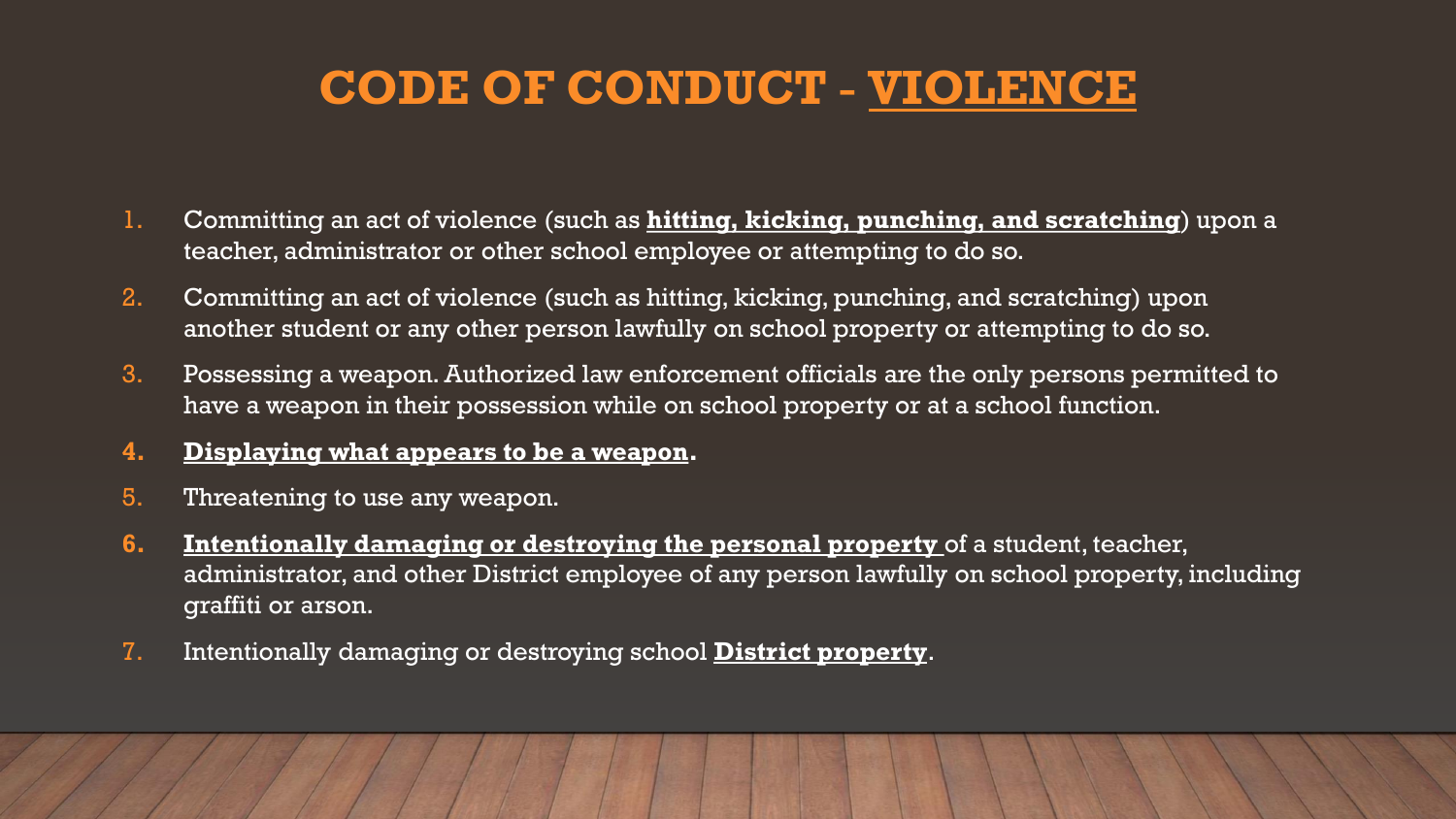## **CODE OF CONDUCT** – **ENDANGERS, SAFETY, MORALS, MENTAL HEALTH, WELFARE**

- **1. Stealing** the property of other students, school personnel or any other person lawfully on school property or attending a school function.
- 2. Selling, using or possessing **obscene or indecent material**.
- 3. Using **vulgar or abusive language**, cursing or swearing.
- 4. Possessing, selling or distributing **cigarettes**, cigars, pipes or using chewing or **smokeless tobacco, electronic cigarettes, vape pens, hookah sticks, or other "smokeless" devices.**
- 5. Possessing, consuming, selling, distributing or exchanging **alcoholic beverages** or **illegal substances**, or being under the influence of either. "Illegal substances" include, but are not limited to, inhalants, **marijuana, cocaine**, LSD, PCP, **amphetamines, heroin, steroids, look-alike drugs, and any substances** commonly referred to as "designer drugs" or "substances that are used to intentionally influence mood, thinking, and behavior and are not prescribed by a physician".
- 6. Inappropriately **using, sharing or selling prescription** and over-the-counter drugs.
- **7. Gambling**.
- **8. Indecent exposure**, that is, exposure to sight of the private parts of the body in a lewd or indecent manner.
- **9. Initiating a report warning of fire or other catastrophe** without valid cause, misuse of 911, or discharging a fire extinguisher.
- **10. Processing or distributing pornography**.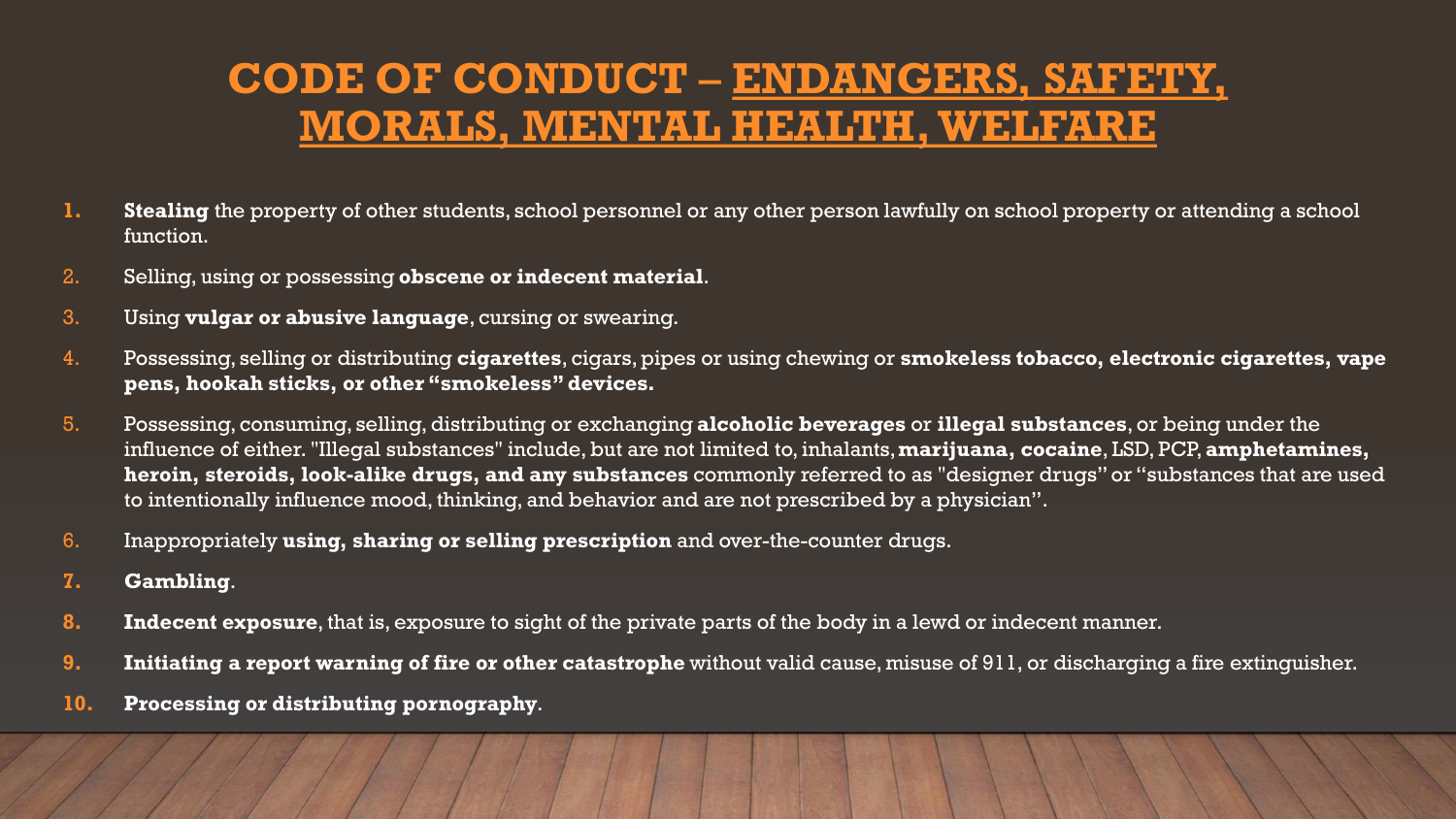## PROACTIVE STRATEGIES

 $\triangleright$  Read the code BEFORE something happens

 $\triangleright$  Understand your child's vulnerability

Request a FBA & BIP PROACTIVELY

 $\triangleright$  Involve your clinician PROACTIVELY and REACTIVELY

INVOLVE YOUR CHILD to understand their behaviors and triggers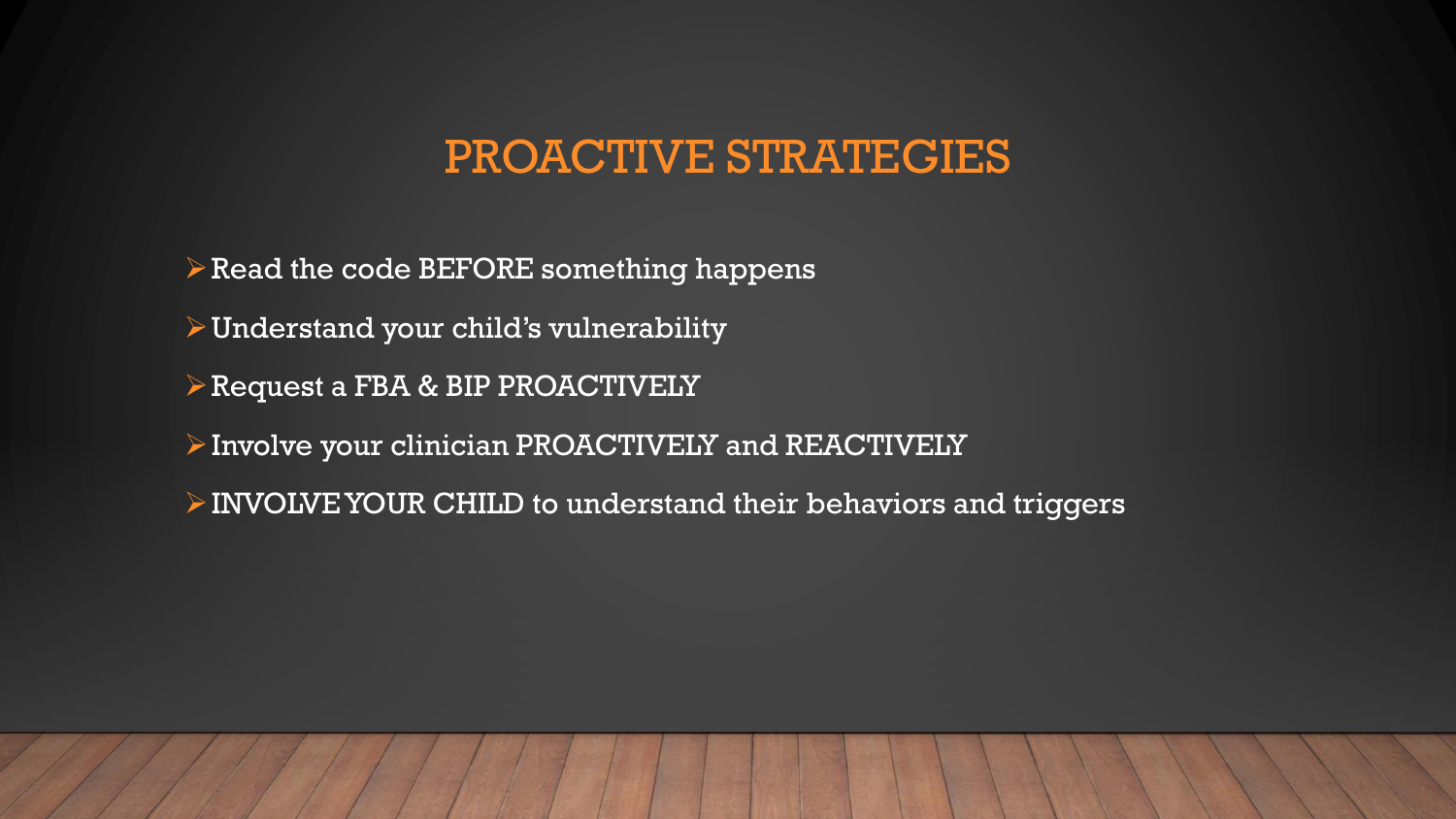## **MEDICATION DIVERSION**

Diverting ADHD Medication to Others Without a Prescription

Stimulant Medication is a Schedule II Controlled Substance - GIVING IS SELLING

**>Prosecution** 

 $\triangleright$ Expulsion

Feeding Social Stigmas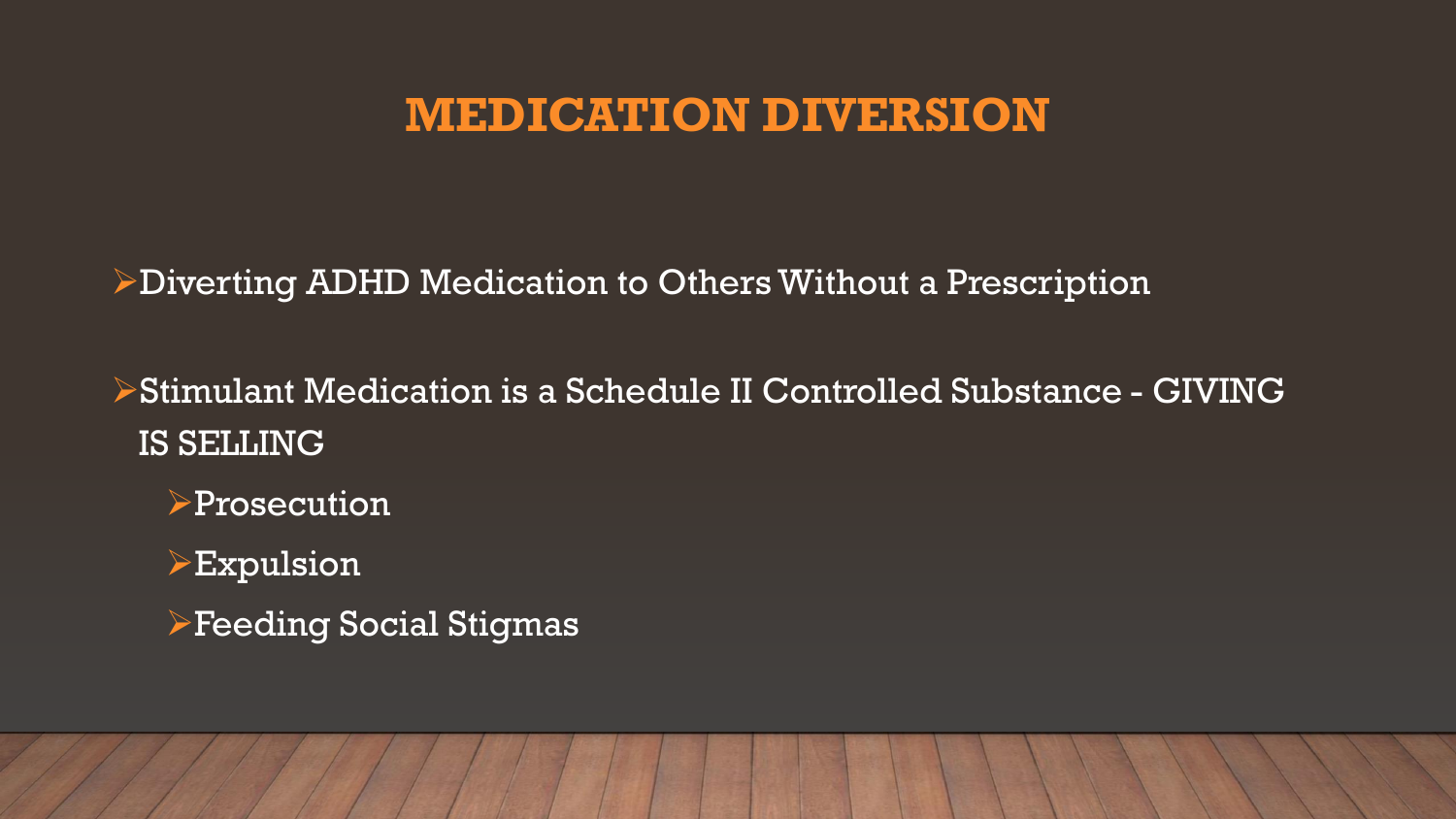## **ADHD & ADDICTION**

10 Year Follow Up Study at Harvard

Adolescents with ADHD alone had a 50% higher risk of Substance Use Disorder (SUD)

#### When ADHD co-occurs with Conduct Disorder (CD), that risk *TRIPLES*

Wilens T, Martelon M, Joshi G, et al. Does ADHD predict substance-use disorders? A 10-year follow-up study of young adults with ADHD. J Am Acad Child Adolesc Psychiatry. 2011;50(6):543–553.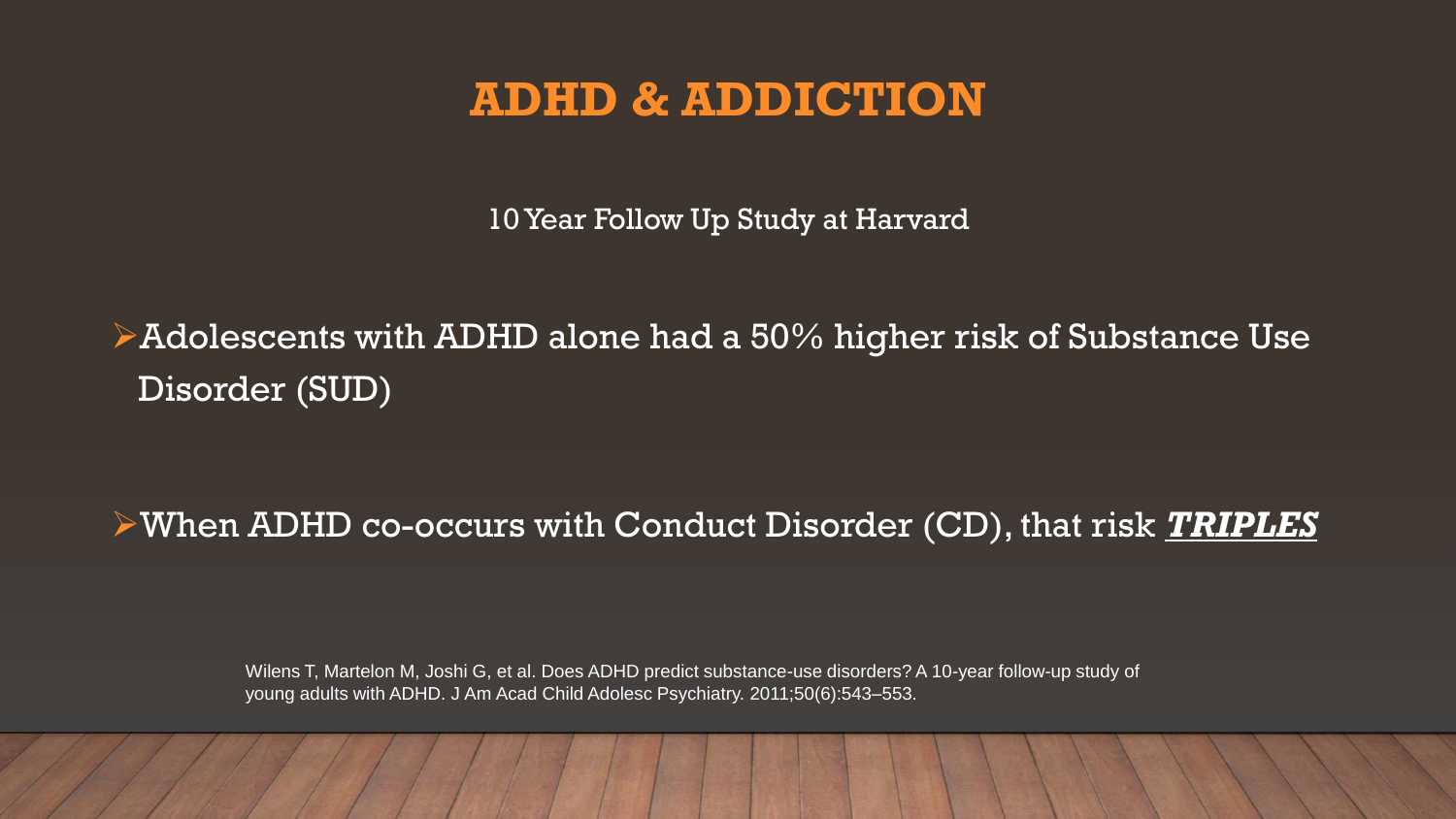## **COMMON BEHAVIORAL PROBLEMS**

**≻ Cell Phone Usage** 

 $\triangleright$  Hyperactive Disruptive Behavior

Aggressive Behavior

 $\triangleright$  Inappropriate Texting/Sexting

Sexual Content on Cell Phones

YouTube Videos

## Vaping

 $\triangleright$  Fighting

Alcohol, Tobacco, Drug Use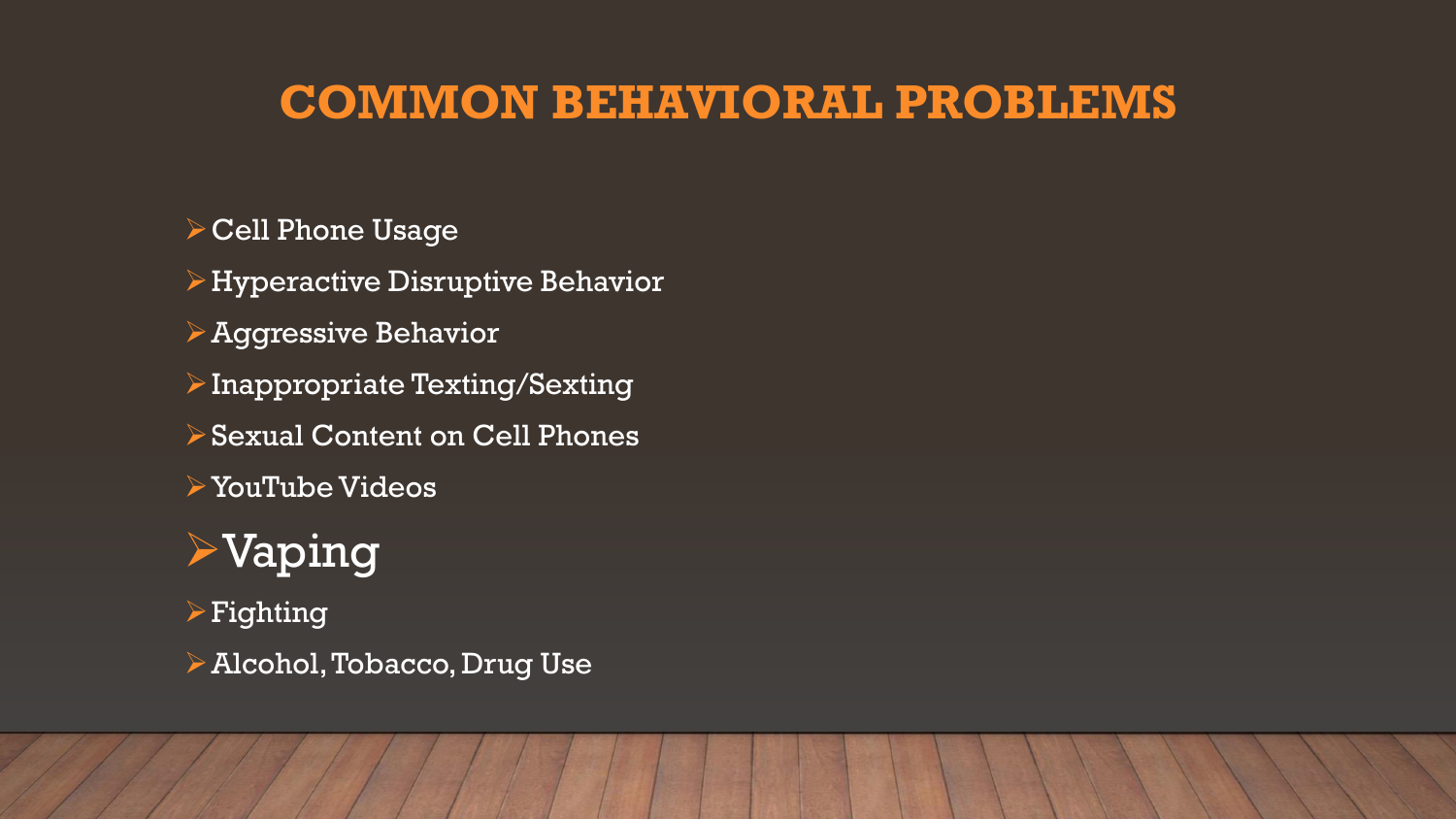## **DISCIPLINE & PROSECUTION** – **THE PERFECT STORM**

Increased Police Presence at Schools

Community Pressure

Frightening Headlines – School Safety – School Shootings

Police Involvement – Police Matter – Higher Suspension Times

Parents Must Defend Suspension AND Prosecution

Different Consequences

**EP Services During Suspension, or Incarceration**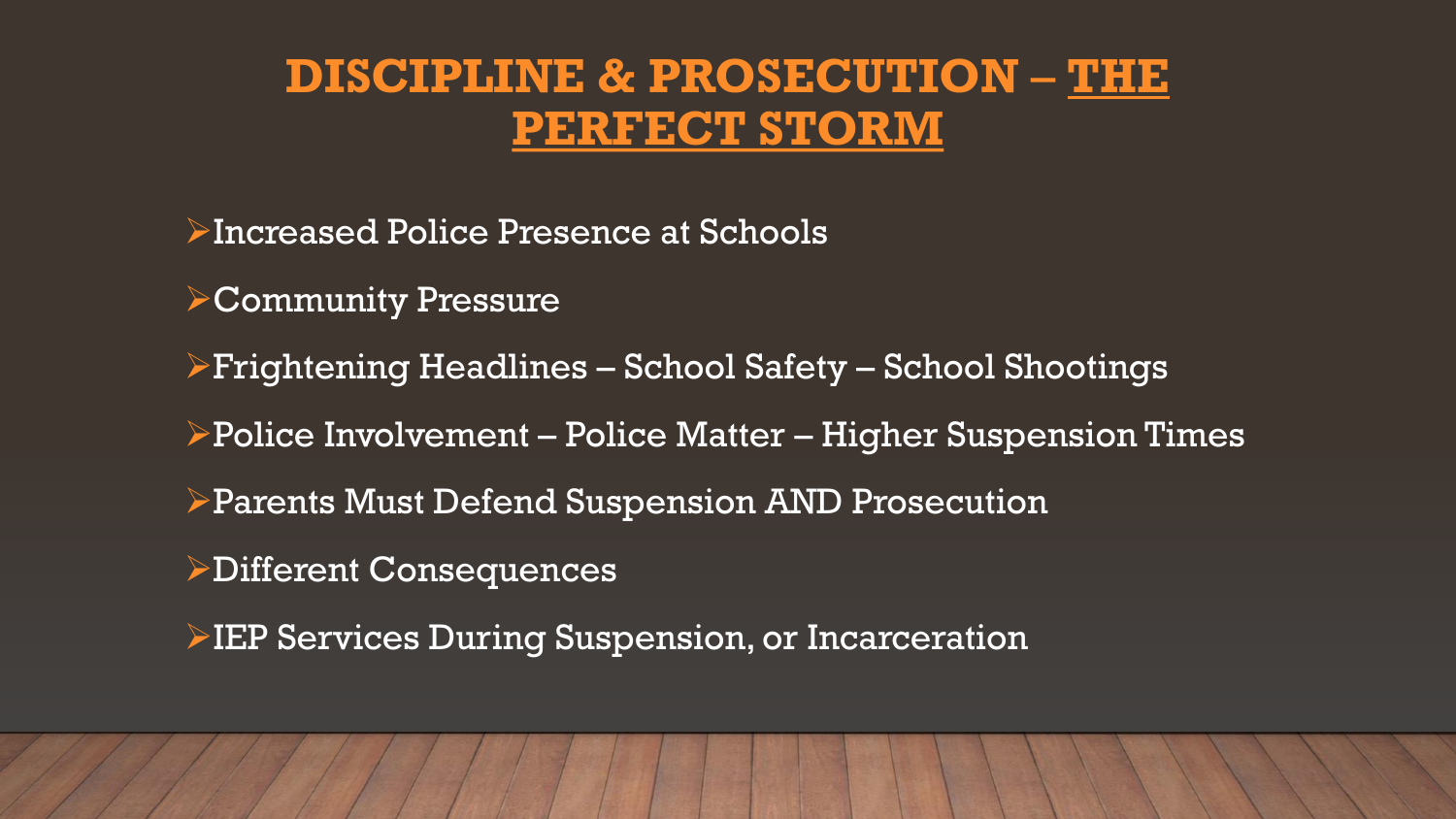## SCHOOL POLICING

 $\triangleright$  SRO's & Off Duty Police Security (52% of Schools)

 $\triangleright$  Intent is to make students safer – but that is not the case

- Constitutional Issues The Blurred Blue Line
- $\triangleright$  Ineffective But Politically Popular
- $\triangleright$  No Requirement of CIT (De-Escalation)
- **► Should Not Be Enforcing Code of Conduct**
- $\triangleright$  Increase School to Prison Pipeline (4x more arrests) (5x more likely to be arrested)

#### $\triangleright$  Restraint and Seclusion

- $\triangleright$  Disproportionately impacts Students with Disabilities and of Color
	- **African American Students**  27% of students referred to law enforcement (only 16% of student population)
	- **Disabled Students** (IDEA) 25% of students arrested and referred to law enforcement from school incident (only 12% of student population)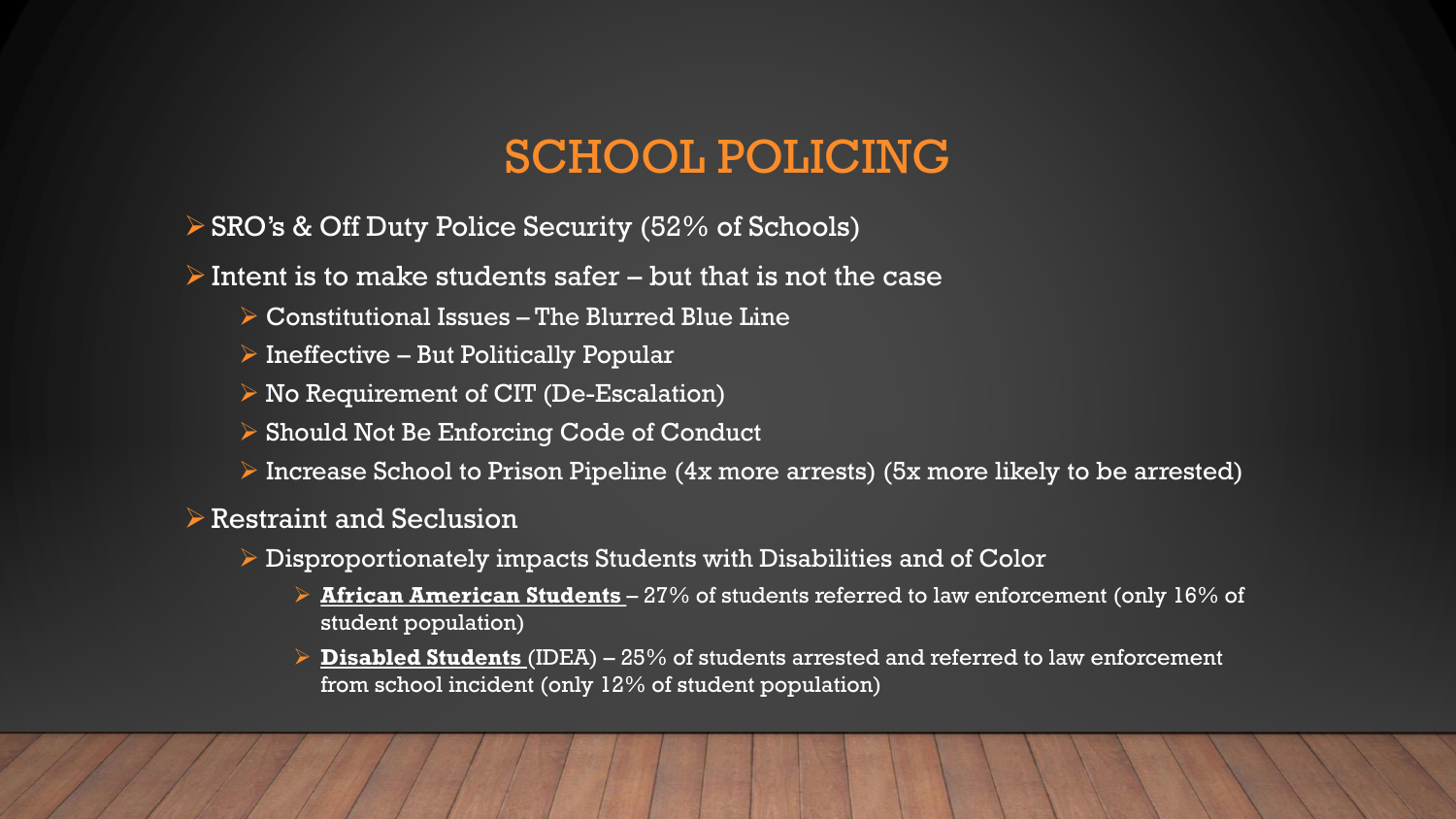## **CONCLUSIONS**

- **STUDENTS WITH ADHD & CO-OCCURING CONDITIONS ARE AT HIGH RISK FOR SCHOOL DISCIPLINE**
- **IMPORTANCE FOR PARENTS TO UNDERSTAND HOW ADHD IMPACTS THEIR CHILDREN'S BEHAVIOR AND HOW COVID-19 IMPACTS SYMPTOMS & RISKS**
- **IMPORTANCE OF A DIAGNOSIS AND DOCUMENTATION**
- **PARENTS NEED TO UNDERSTAND THE LAW AND SCHOOL DISCIPLINE PROCESS**
- **EXTREME CIRCUMSTANCES CAN ALSO LEAD TO POLICE INTERVENTION AND PROSECUTION**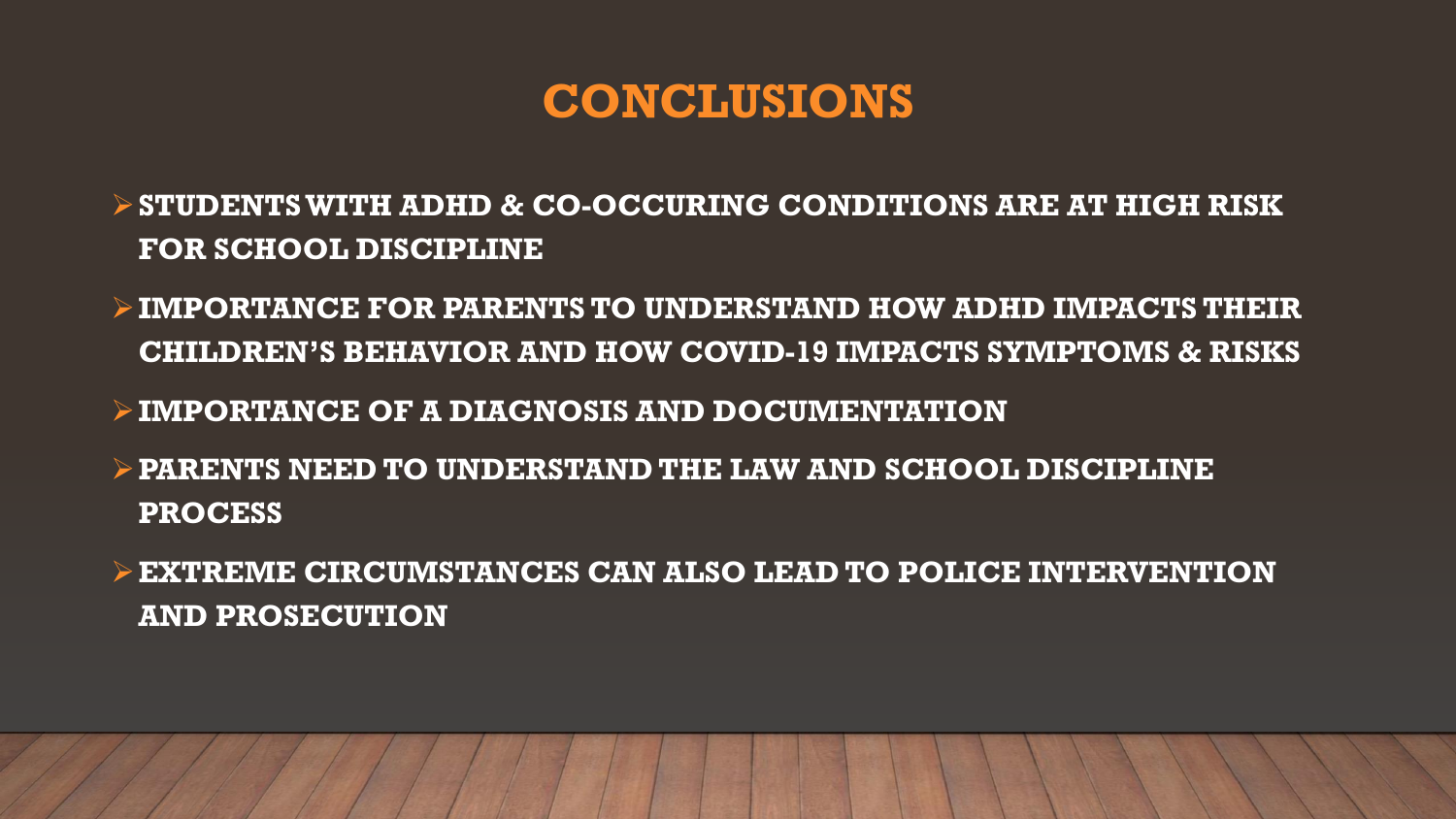## STRATEGIES

- $\triangleright$  Understand your child's disability and how it impacts behavior
- Read, Understand, AND Question your school's Code of Conduct
- $\triangleright$  Have your child evaluated early if behavior could be an issue
- Seek an IEP or 504 Plan to Protect them
- $\triangleright$  Seek an FBA BIP
- Request transition planning post-COVID
- $\triangleright$  Talk to your Child about their Triggers
- $\triangleright$  Ouestion the Parameters of Police at Your Child's School
	- $\triangleright$  CIT Training
	- ▶ Not to enforce Code of Conduct